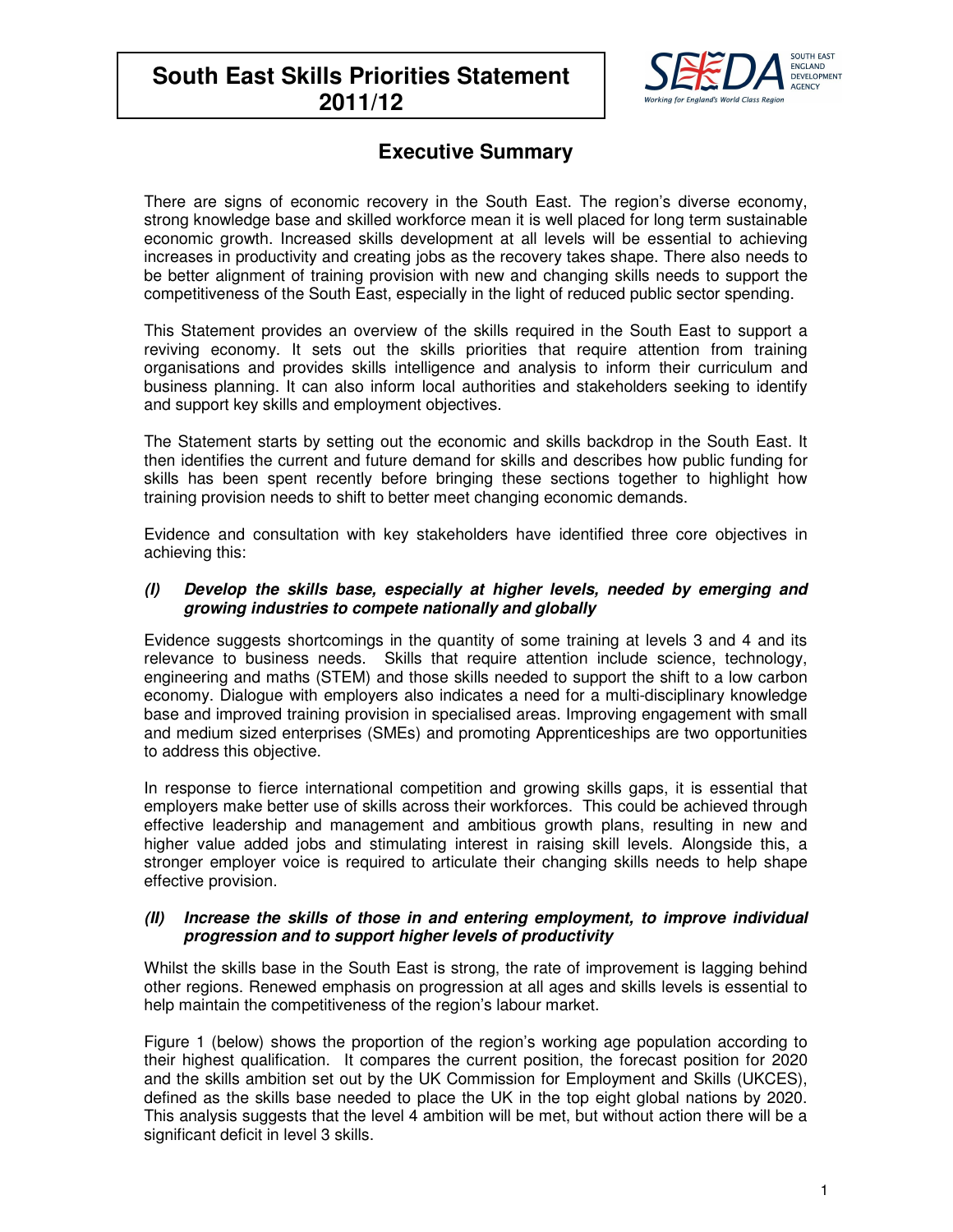It is a priority to raise attainment and participation rates amongst 16 to 19 year olds, to prepare and equip them for the forecast growth in occupations requiring at least a level 3 qualification. This is likely to become the new employability standard by 2020, and there are specific needs in technological, business and science areas.



**Figure 1: Highest qualifications held by South East working age population 2008 profile compared to UKCES 2020 Ambition** 

There also needs to be continued focus, for both adults and young people, on raising participation and achievement at level 2, on providing progression routes to level 3 and to addressing the continuing high volume of people with low skills and poor levels of basic skills.

It is also now timely to focus on building the local skills base and improving the perception of some skills and occupational areas, in part to respond to the impact of the migration caps which are likely to affect many sectors and local areas.

#### **(III) Provide effective support for those areas and groups disadvantaged in the labour market**

Unemployment has risen by a third since September 2009, and there are currently over half a million people in the South East seeking work; notably, there are high concentrations along the coast and in many urban areas. Providers, working with Jobcentre Plus, must ensure coordinated, vocationally relevant and accessible provision for the unemployed, which is aligned with the new Work Programme. This must meet the needs of target groups, especially 16 to 24 year olds, including those Not in Education, Employment or Training (NEET), the long term workless, including those who possess dormant skills, and those in the public sector facing redundancy.

## **Key themes**

Running through these objectives are some key themes. A stronger and more effective business voice that identifies and articulates skills demands is critical. This needs to link with employer led partnerships which drive long term innovative training solutions, are active at local and sub regional level and which involve, especially, Higher Education (HE), Further Education (FE) and schools. In addition, expert information and advice services must be available for employers and individuals.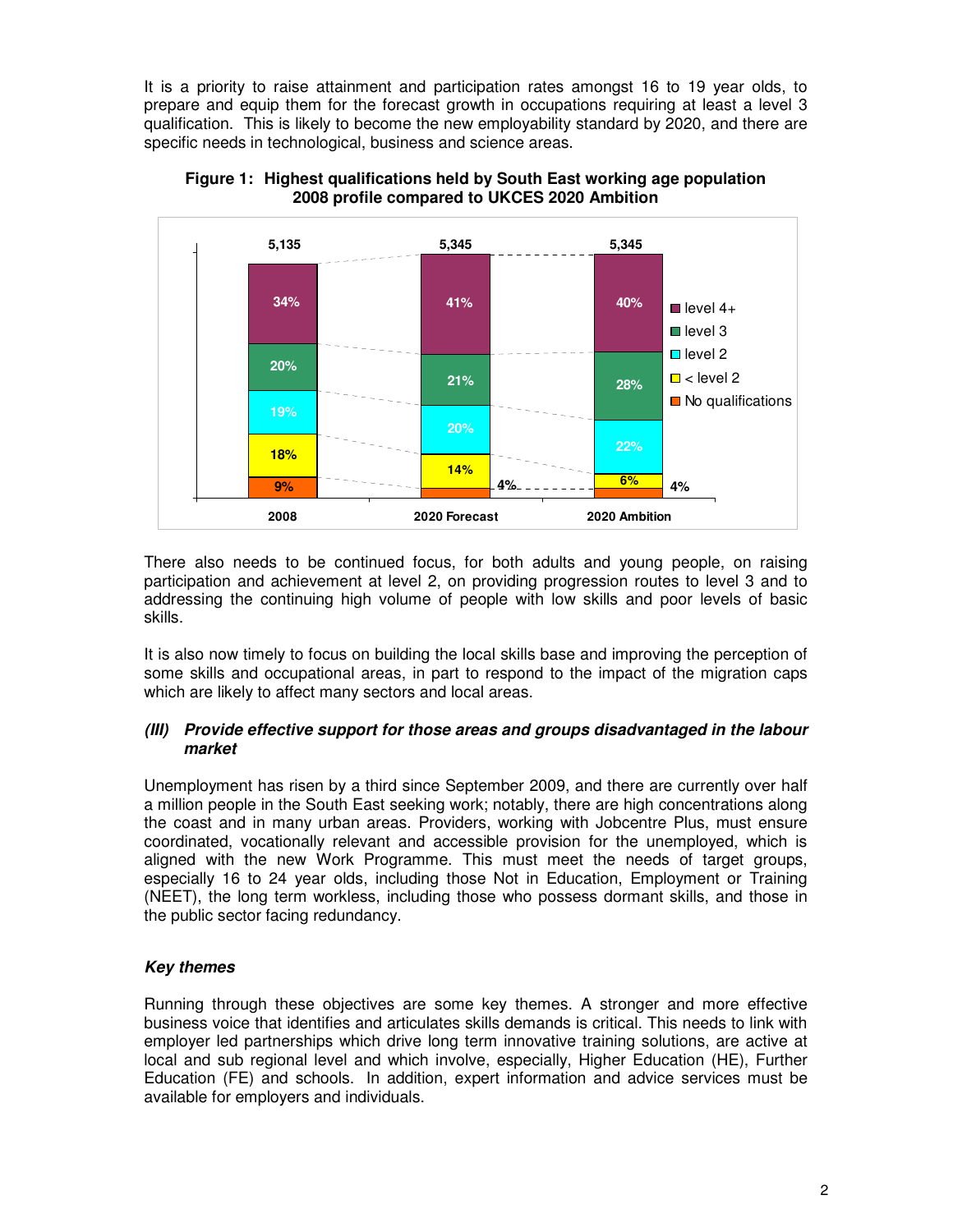## **Introduction**

This Statement provides an overview of the skills required to support economic growth and the skills priorities that require attention within and across the South East for the 2011/12 academic year. It identifies the shifts required in investment to enable the region to continue to climb out of recession into growth, through increasing trade, inward investment, innovation and developing new industries.

The Statement has been prepared for use by a wide range of stakeholders involved in the delivery, funding and planning of skills within the region. These include training providers, colleges, universities, local authorities, brokers, advisers and employers. It supplements and complements intelligence emerging from local economic assessments and points towards issues that may need to be addressed by future Local Enterprise Partnerships (LEPs). The Statement also sets out key facts and skills priorities for local areas in the South East (Annex 2). Supporting this Statement is a comprehensive evidence base with detailed referencing<sup>1</sup>.

## **1. Economic and Skills Context**

This section describes the economic and skills backdrop for the South East region.

- **1.1** The South East contributes £182 billion, or 14%, of the UK's work-based Gross Value Added (GVA). It has relatively high employment and skills levels in comparison to the national average, although significant disparities persist within the region. Recent rates of business activity have been relatively strong in the South East but it should be noted that the region competes on the international stage. Comparisons with other OECD countries show that the UK is currently only middle ranking in terms of both business competitiveness and the skills base at levels 2 and 3, and has a noticeably high proportion of people with low skills.
- **1.2** Economic forecasts from early 2010 suggest the region will recover more quickly than others. Whilst GVA is set to rise by around 2.7% p.a. from 2010 to 2020, this rate falls significantly short of growth achieved in recent years. Recovery of employment levels is expected to lag behind productivity, with further contraction expected in 2010 and a slow return towards pre-recession levels of employment by 2013. Recent evidence suggests that in some parts of the region vacancy levels are only slowly increasing, redundancy notifications continue and access to finance remains a problem.
- **1.3** Central to the recovery will be further growth of SEEDA's priority sectors. These account for 42% of the region's GVA and 35% of employment, and are forecast to grow at a relatively high rate:
	- financial and professional services
	- ICT, software and digital media
	- pharmaceuticals, life sciences and healthcare
	- advanced engineering and marine
	- environment and energy
	- aerospace and defence
- **1.4** Also significant for the region are sectors which employ large numbers of people, of which a relatively high proportion are lower skilled. Together, the retail, care and hospitality sectors account for about 35% of the South East's workforce. Figure 2 shows the current shape of employment by sector in the South East. Notably, the public sector employs around a quarter of workers.

 $\overline{a}$ 1 This evidence base was produced in the summer of 2010 from a range of quantitative sources such as government datasets and employer surveys, supplemented by qualitative evidence from a range of regional and local partners. It is held on the SEEDA website.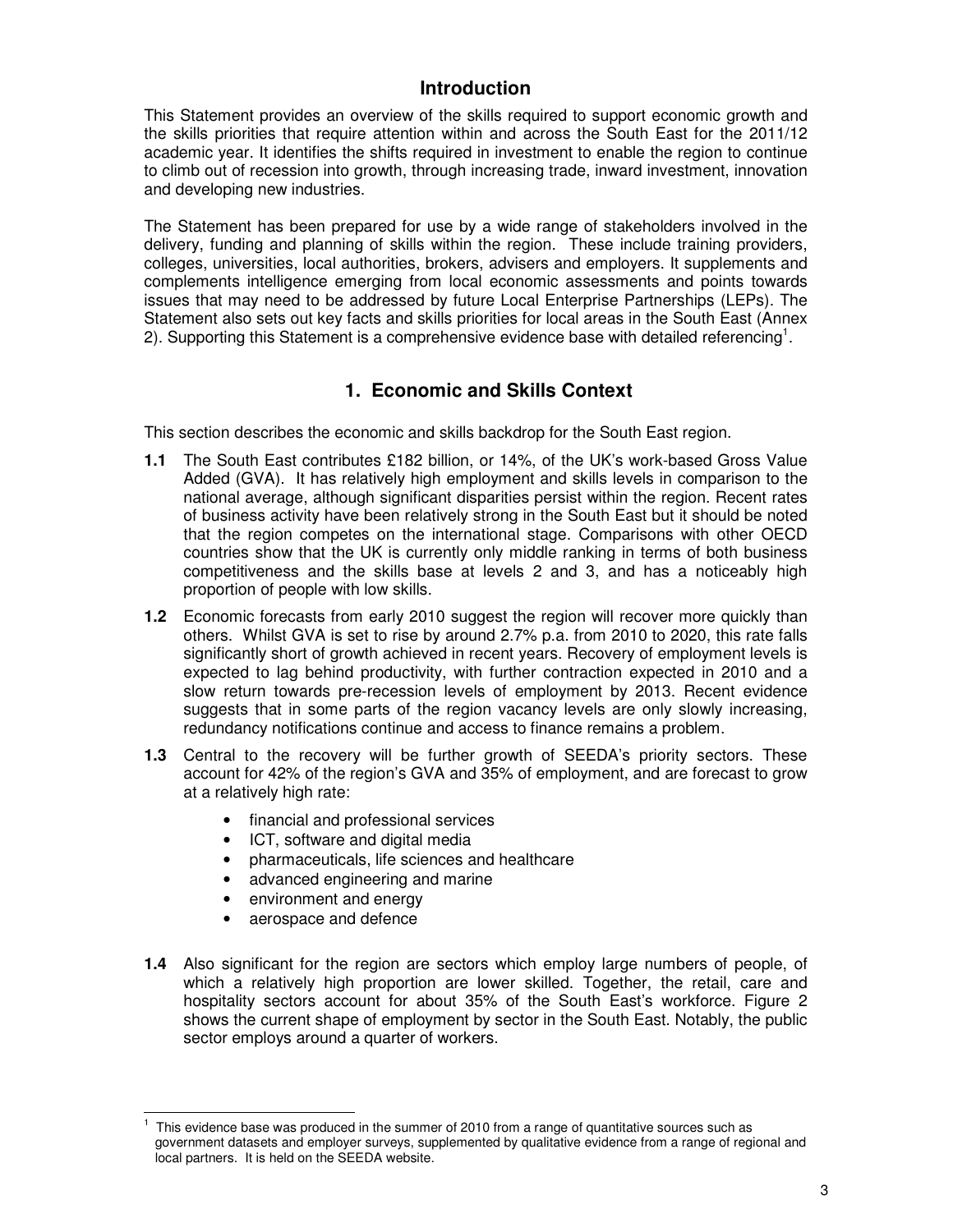

**Figure 2: Employment by summary sector (2008)** 

- **1.5** Forecasts<sup>2</sup> suggest that total employment will fall slightly over the next year and then start increasing, so that by 2012 the total will have grown by 49,000. Longer term forecasts predict an increase of about 7% from 2007 to 2017, through an additional 325,000 new jobs and 1.6 million jobs resulting from replacement demand (i.e. replacing employees who leave through retirement, career moves or other reasons). Taking into account both replacement and expansion demand, 'other business services' (mainly in ICT, legal, accounting, tax, labour recruitment and industrial cleaning) are expected to grow by 18%, hotels and catering by 15%, and health and social work by 13%. In the shorter term, some recovery and growth is expected in distribution and construction.
- **1.6** These shifts will continue the trend of growth, particularly in service sector roles, which is characterised by a relative reduction in low skilled occupations and a corresponding increase in demand for higher skilled, knowledge based occupations. This will further widen the gap between demand for higher and lower level skills (Figure 3).



**Figure 3: Occupational forecasts including replacement demand (2007-17)** 

Changing skills needs within some occupations will be significant; for example, technological and scientific advancements will affect roles in areas such as manufacturing and biopharma. Sector Skills Councils will continue to play a critical role in identifying and understanding sector skills needs.

 2 UKCES (2008), Working Futures 3: 2007-2017 forecasts were based on data prior to the onset of the recession, so may need moderating in the light of ongoing economic change; for example, the demand for teaching professionals in the education sector or caring professionals in the health sector may not turn out to be as strong as forecast.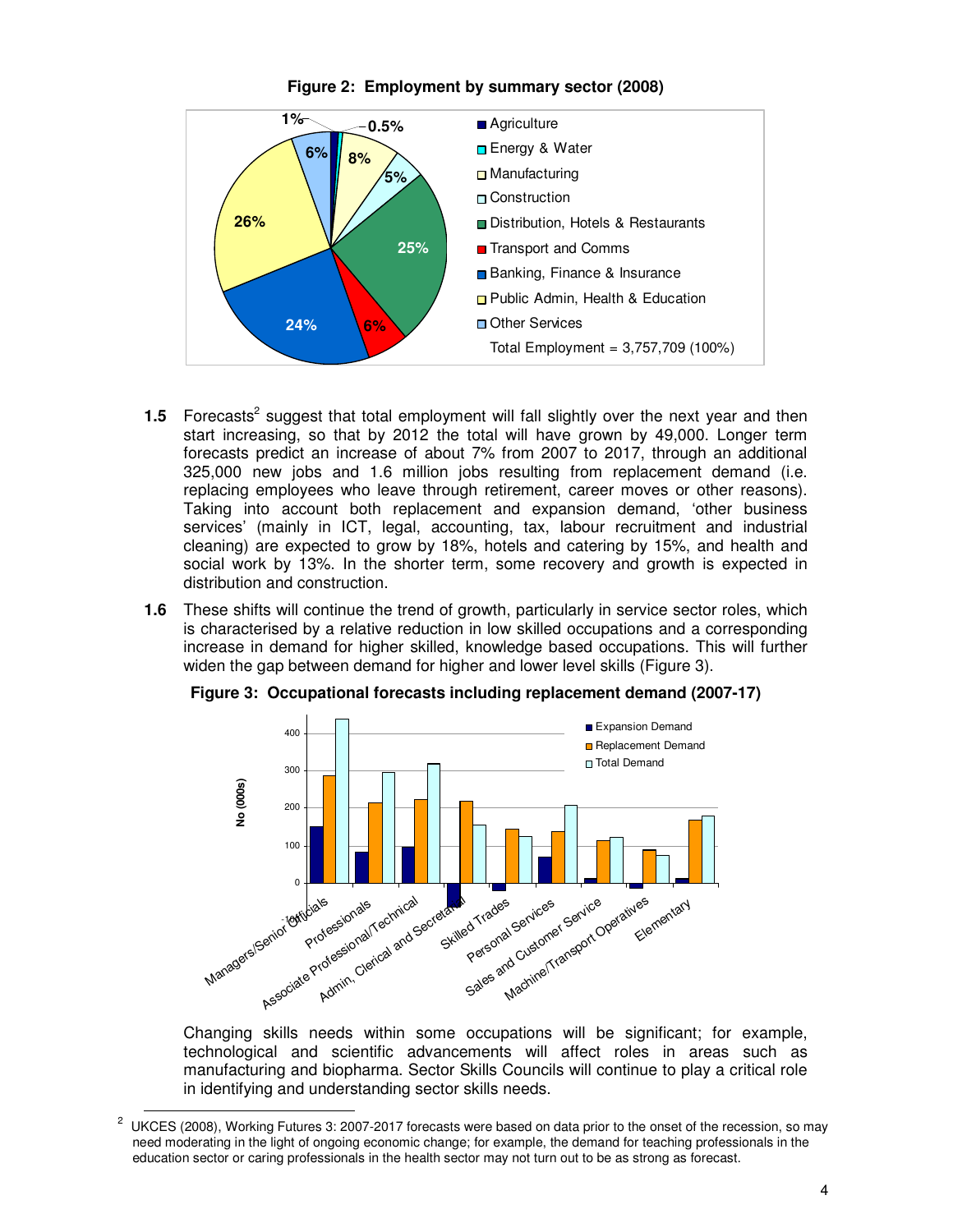- **1.7** Future skills needs will also be affected by the proposed limit on non-European Economic Area (EEA) economic migrants (affecting skilled workers from Tiers 1 and 2 of the points based system) which applies to a range of occupations and skills areas identified as being in short supply. The South East Strategic Partnership for Migration has identified the need to upskill resident workers in response to this challenge.
- **1.8** Demographics within the region are also changing, with forecast population growth averaging 3.9% between 2009 and 2014, and ranging from 1.9% for 0-15 year olds to 11.4% for 59-64 year olds.
- **1.9** Specific spatial areas warrant focus given their role in driving growth. These include the eight Diamonds for Investment and Growth (which accounted for 44% of the region's GVA in 2008, and are aiming to provide 50% of housing and GVA growth to 2016) and three growth areas (Thames Gateway, Milton Keynes Aylesbury Vale and Ashford). Increasingly it will be important to recognise and address the skills challenges in the economic areas covered by Local Enterprise Partnerships.
- **1.10** It is worth noting the strong impact of London on the economy and employment in the South East; 410,000 people commute to London daily from the region (around 10% of the employed population). This compares to 160,000 who come from London into the South East for work.
- **1.11** The South East's relatively strong economic performance masks significant disparities within the region, with over 485,000 people living in areas classified as amongst the 20% most deprived in England (illustrated by the orange and red areas in Figure 4). In some parts of the region, unemployment exceeds 8%. In others, over 11% of the working age population have no qualifications. These areas are often characterised by low skills levels, social and economic deprivation and a relative lack of private sector employment.



**Figure 4: Areas of deprivation in the South East<sup>3</sup>**

© Crown Copyright and database right 2010. All rights reserved. Ordnance Survey Licence number 100029140 Produced by SEEDA Research & Economics © All rights reserved 2010

 $\overline{a}$ 

<sup>3</sup> The key indicates the percentage decile of deprivation, where red is the most deprived, i.e. those living in the red/orange areas live in the 20% most deprived areas in England.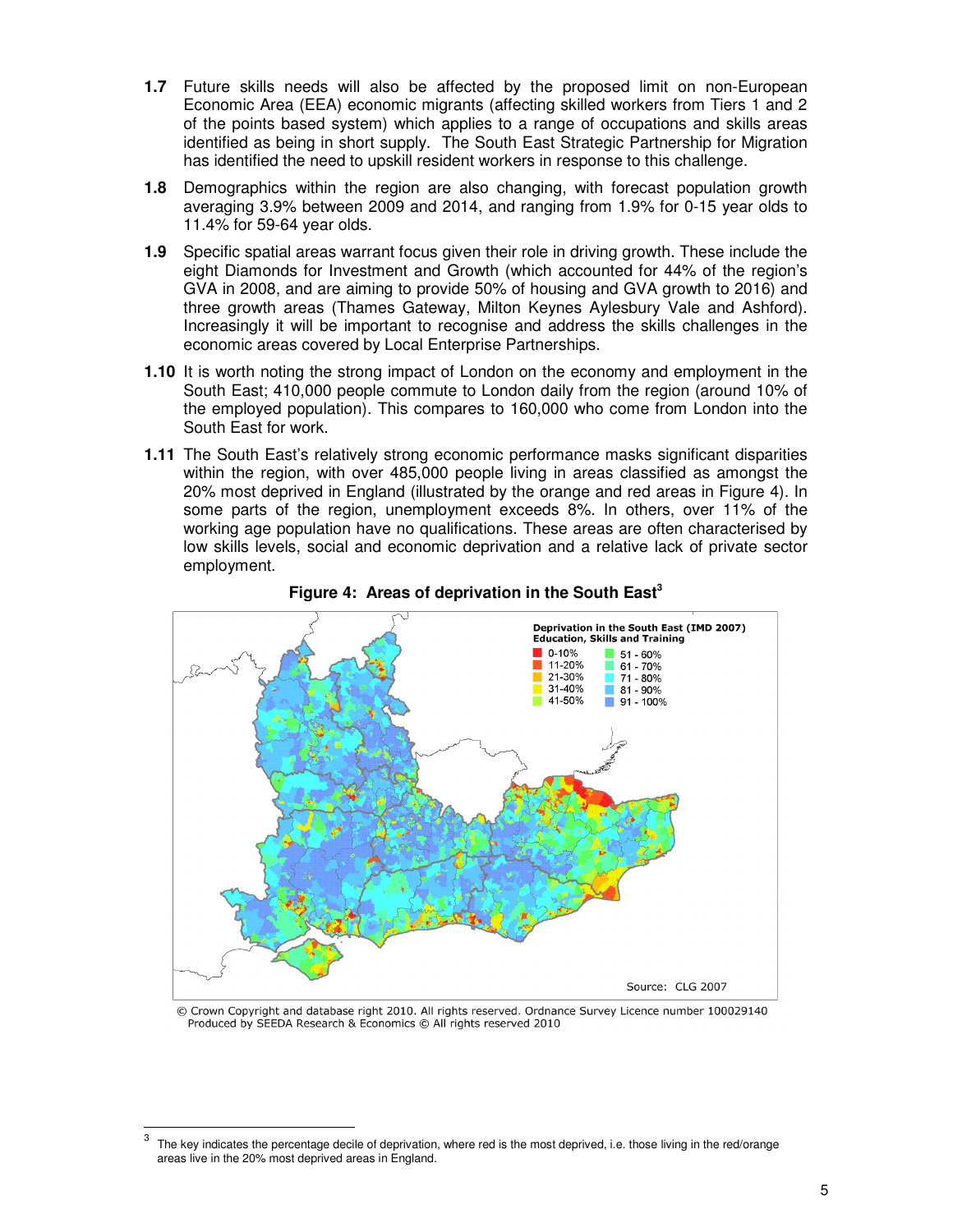## **2. Current and Future Economic Demand**

This section outlines changing skills needs relevant to each of the three objectives:

#### **(I) Develop the skills base, especially at higher levels, needed by emerging and growing industries to compete nationally and globally**

#### **2.1 Meet skills needs for emerging and growth industries**

The South East has the second highest concentration of high growth businesses in the UK. Its strong knowledge based economy (one third of current employment) is recognised as key to the region's competitiveness and growth prospects. Many of these sectors have the potential to grow into new markets and to support an export led recovery. Over the last decade there has been significant growth in employment in managerial, professional and associate professional roles, which together now total almost half of all regional employment. It is anticipated that a significant amount of expansion (i.e. new jobs) over the next seven years will continue to be in these higher skilled occupations, especially relating to new technology, science and engineering including software, bio-science and new construction techniques, and in the service sector, such as corporate and finance managers.

**Key message A:** there is demand from both replacement and new jobs for managerial, professional and associate professional skills across a variety of high growth and high volume sectors.

#### **2.2 Promote the importance of science, technology, engineering and maths skills (STEM)**

There is an ongoing need for skills in STEM subjects from levels 2 to 4 and beyond (especially over level 3) to enable further growth of identified priority sectors within the South East, which are critical for its competitiveness and raising productivity (see point 1.3).

- In financial and professional services, skills shortages include management, analytical, statistical and regulatory compliance areas. Future shortages are forecast in skills such as risk management, corporate governance and legal services, in part driven by stricter regulation. This sector is important throughout the region, with the heaviest concentrations in areas such as Surrey and north Sussex.
- Evidence from ICT, software and digital media businesses suggests skills gaps currently affect around 75% of technology professionals, particularly in ICT programme management, supplier management and service management. The technology professional workforce is forecast to grow at 1.2% per year with the strongest growth being in high skills areas, particularly software professionals. The Thames Valley is expected to continue to be a focus for ICT companies.
- Skills needs in pharmaceuticals, life sciences and healthcare include management, customer handling and engineering. Life sciences and medical technologies are experiencing gaps in mathematical, technical and leadership and management skills. Future drivers for skills will be heavily linked to emerging technologies. These sectors have a notable presence in parts of Oxfordshire, Kent and Sussex.
- Advanced engineering and marine skills shortages have been recognised in high end STEM and associate technician roles. Specific skills needs include circuit design, control systems, and mathematical modelling. Skills shortages are a particular problem in the composites sector, electrical installation and boat building. There is a perception among employers of poor STEM skills held by some graduate engineering entrants. Geographical concentrations of these sectors include South Hampshire and Kent. Key infrastructure projects include Crossrail and redevelopments of Reading station and Slough Trading Estate.
- Environment and energy businesses are highly dependent on STEM skills at levels 2 to 4 associated with engineering and research and development roles. Parts of this sector are still in a formative stage but the number of STEM graduates is not expected to be sufficient to meet demand. Alongside engineering, skills such as mathematical modelling,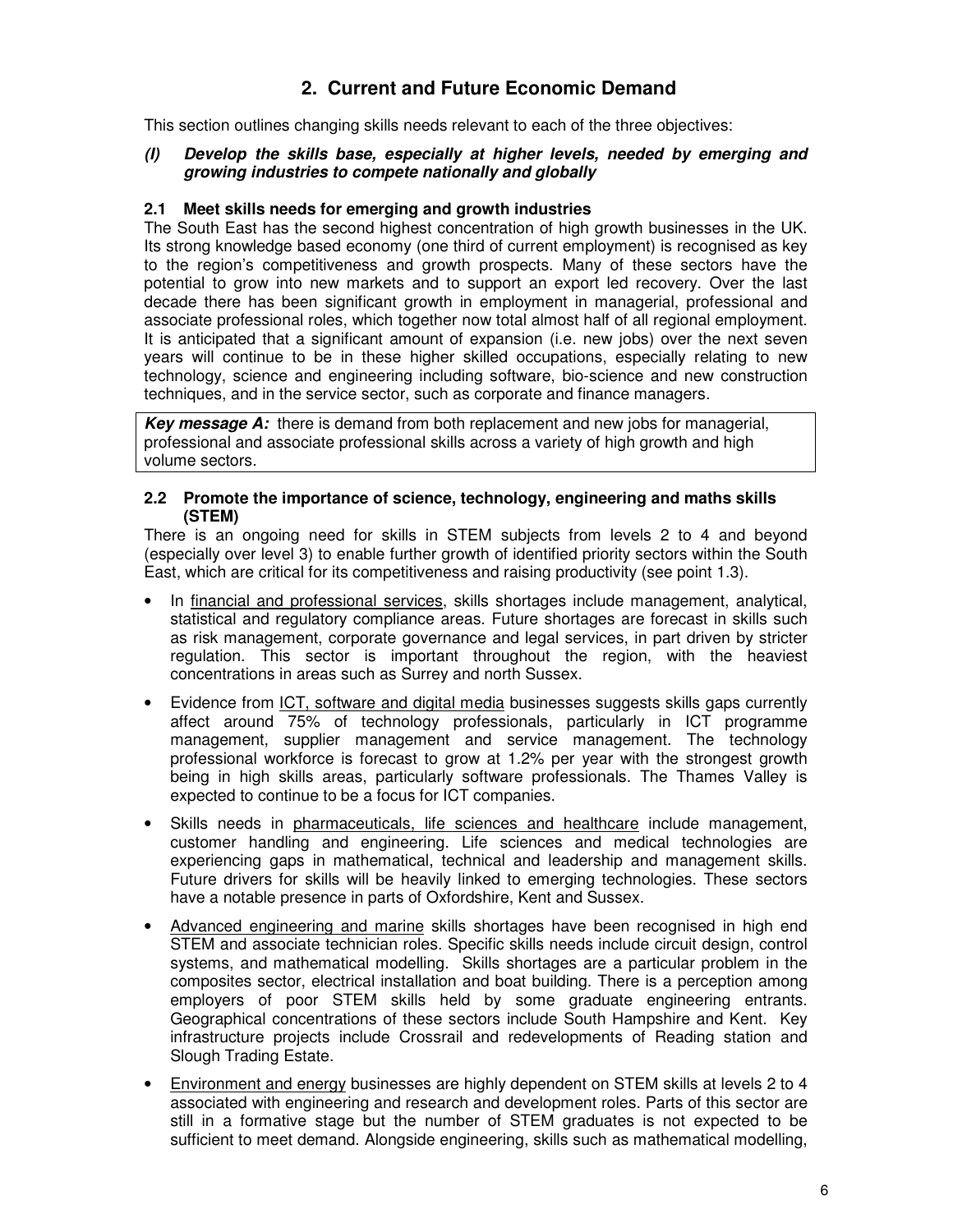prototyping and computer simulation are expected to be in short supply. These will be especially critical for offshore wind developments in areas such as Kent (where graduate retention is already a challenge) and in Hampshire and the Isle of Wight. In these areas associated onshore developments will also be important.

Within the aerospace and defence sector skills demand is particularly high for engineers in the satellite and defence industries. 10% of organisations are currently experiencing skills gaps, with 14% reporting difficulty in recruiting STEM graduates because of competition. Upskilling and multi-skilling will also be important because of the ageing workforce. This sector is particularly significant in parts of Hampshire.

Across these sectors, there is widespread recognition of an increased demand for skills, especially STEM, to support the growing low carbon revolution in, for example, waste management, construction and energy reduction. In addition, higher levels of multiskilling are required where technical or specialist skills are combined with another skills area, such as business, legal or financial. Similarly there is a need for technical abilities to be combined with high levels of innovation and enterprise skills.

Employment opportunities and emerging career paths related to STEM should be more clearly promoted from early secondary school through to FE and HE.

**Key message B:** there is current and growing demand for STEM skills, especially at level 3 and above, across all high growth sectors.

#### **2.3 Improve the match of graduate supply and demand**

Just over a third of the working age population have qualifications to at least level 4, however the rate of increase is slowing. Despite this relatively high figure, recent levels of graduate unemployment and underemployment have been exacerbated by the downturn. This is noticeably less pronounced for graduates in STEM-related subjects, partly because these skills are critical for the majority of the region's priority sectors.

There is a need to ensure that graduates are industry and employment ready across the South East. In addition, there are low graduate retention rates in parts of the region such as north Kent and Ashford, and severe graduate underemployment in Brighton and Hove. There is a drive to increase the number of people training to level 4 in areas such as Milton Keynes and Basingstoke, and then to ensure they can continue to live and work locally.

**Key message C:** whilst continuing to improve the proportion of the workforce with level 4 skills and above, it is increasingly important that there is a good match with the subjects needed by employers, and more effective utilisation by employers of graduates' skills and potential.

#### **2.4 Raise level 3 skills, especially at technician level**

Level 3 is increasingly recognised as core to most jobs which support businesses in building competitiveness. Currently over half the working age population now has at least a level 3 qualification, which is above the national level, but the recent rate of improvement is slower than other regions. This threatens to erode the region's competitive advantage. Shortages of level 3 skills are now evident in some sectors, including manufacturing, construction management, communications and banking and insurance. In particular, the lack of availability of STEM skills at technician level has been cited as important for many priority sectors such as environment and energy. There are opportunities for growth in provision in programmes such as Apprenticeships. The areas which have the lowest proportions of population qualified to level 3 include Medway, the Isle of Wight and Slough, alongside a number of smaller pockets elsewhere in the region.

**Key message D:** level 3 skills show the greatest need for improvement in the South East, particularly at technician level, with improved progression to and beyond level 3 also being important.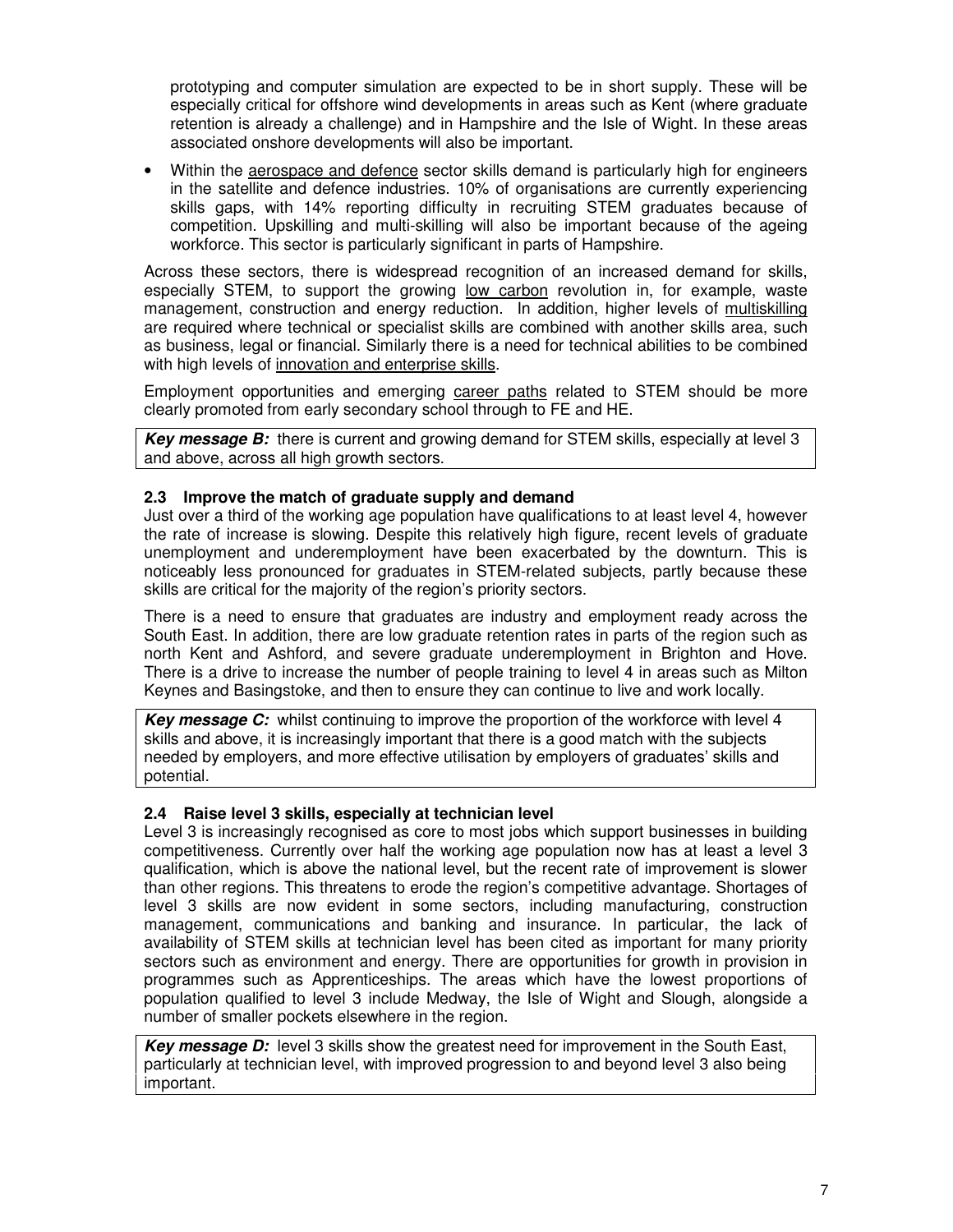## **(II) Increase the skills of those in and entering employment, to improve individual progression and to support higher levels of productivity**

Figure 5 describes the relationship between skills available in the workforce and the skills required by businesses in the region, by looking at discrete components of the labour market.

#### **Figure 5: Skills mismatches – key components**



#### **2.5 Ensure skills of the workforce are kept up to date and refreshed**

Regular updating of skills and knowledge to keep up with current industry good practice, technology and processes is essential for individuals staying in work and for broader economic growth. In many sectors, workforce skills are on average one level behind current standards, with this being particularly prevalent in care and construction.

Forecasts for short term growth to 2012 suggest that distribution, hotels and catering, finance and business services and construction will see the greatest employment growth, and will account for 90% of overall growth. Much of the recent growth has been in part time employment and this is anticipated to continue.

In the longer term (2007-2017), there will be significant job opportunities within these sectors due to both replacement demand and expansion. Forecasts indicate a need for an additional 420,000 managers, 600,000 associate professional roles and 200,000 personal service roles, especially in customer care. There is also qualitative evidence of a need across all these roles for a higher level of generic skills, including communications and ICT user skills.

Occupations which have recently declined in numbers have been mainly those requiring lower skill levels. These include administrative and skilled trade occupations, ICT operations roles, cleaners, sales representatives and secretaries. The most notable decline going forward is anticipated in the public sector, where spending cuts have yet to significantly impact employment, but forecasts suggest ongoing reductions to at least 2013.

For the short term it is likely that competition for some jobs will be high, given the shortage of vacancies and current high level of unemployment. Examples of this include a 50% reduction in vacancies classified as hard to fill in the two years to 2009, and the fact that only 3% of employers reported that they had skills shortage vacancies. However, both these continue to be a challenge for SMEs. The care sector bucks this trend, with a high level of both hard to fill and skill shortage vacancies.

One area of specific need is the London 2012 Olympic Games where there will be a range of employment and skills opportunities relevant to the South East, especially relating to customer care in hospitality, tourism, retail and the voluntary sector. Other skills implications include the sport and active leisure sector, where there could be raised demand and increased skill needs for both qualified staff and volunteers. There is potential for skills shortages in catering (especially chefs), security and stewarding.

**Key message E:** job opportunities will exist across a range of service sector occupations, especially at higher skills levels, and attention will be needed to ensure progression from level 2 to level 3 and beyond. There will be a need to support the reskilling of public sector workers.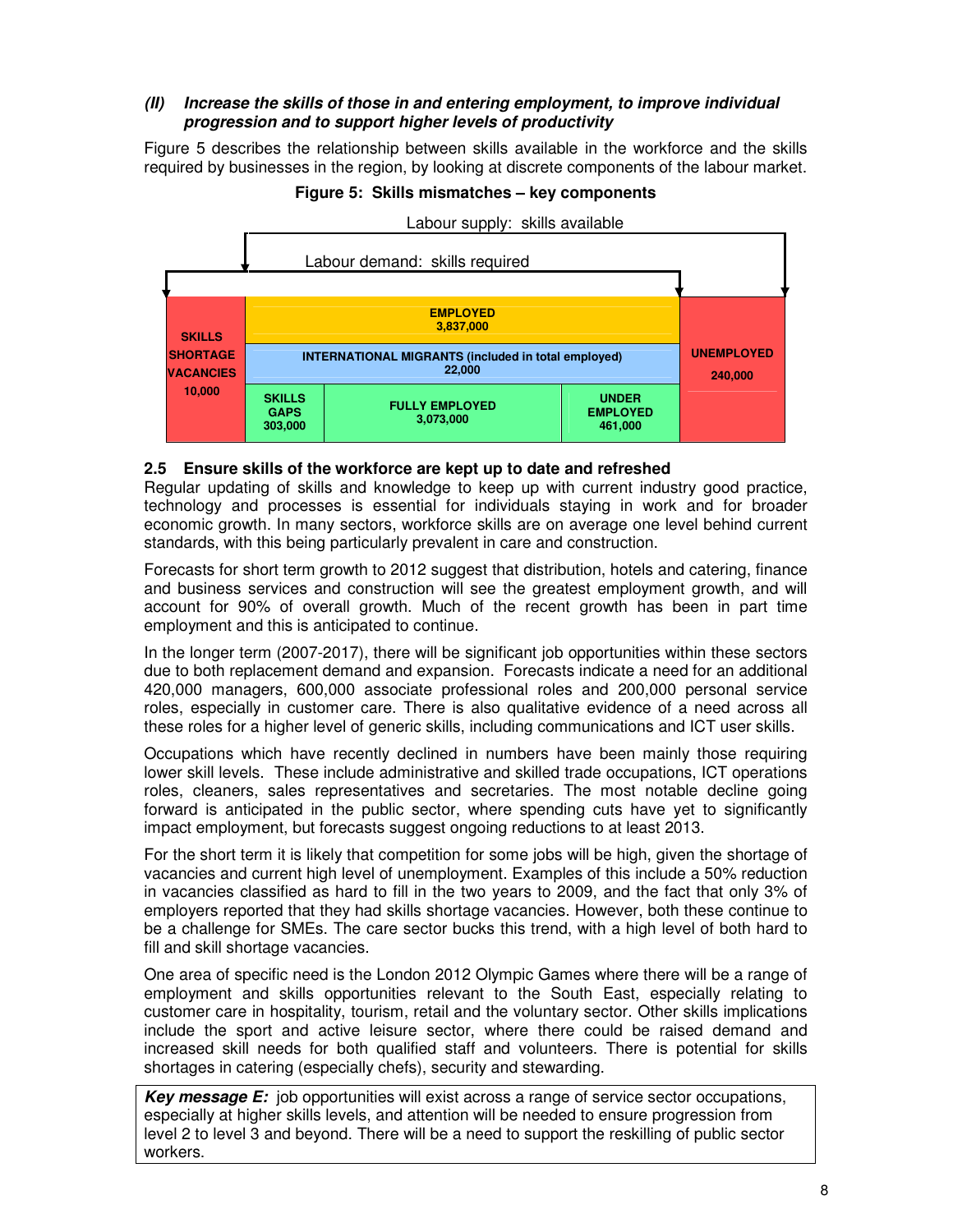#### **2.6 Improve the proportion with at least a level 2**

Level 2 is increasingly the starting point for the vast majority of employment in the South East and whilst 73% of the working population is qualified to at least this level, the rate of growth lags behind the national average. Level 2 skills are especially important in all the major employment sectors including retail, health and hospitality and there is evidence of skills gaps and shortages affecting a number of these. For example, 17% of retail employers report skills gaps and these are most prevalent for sales and customer service. The areas with the lowest proportion of level 2 qualified adult working age residents are Slough, Medway and Portsmouth, as well as smaller pockets across the South East, especially near the coast.

**Key message F:** there remains a need to develop routes to achieve level 2 skills, especially in high volume employment sectors.

#### **2.7 Address skills gaps**

Over a fifth of organisations report skills gaps (i.e. when employers perceive their existing workforce not to be fully proficient in their jobs), a rise of 6 percentage points since 2007. This is likely to be a result of the recession as employers ask staff to take on additional responsibilities. By far the greatest number of skills gaps (over a fifth of the total) were in sales, ranging from local retail roles to those at international level. The main reported gaps across all occupations related to a lack of "technical, practical and job specific skills" (65%), followed by customer handling and problem solving. Migrant workers have recently played a key role in filling skills gaps, shortages and hard to fill roles, especially in the manufacturing, hospitality and health and care sectors, and sometimes in posts that are unattractive to the local population. The proposed introduction of an annual limit to migration from countries outside the EEA could lead to greater skills gaps and shortages, if action is not taken to upskill the local workforce. It is now timely to drive aspiration, improve perceptions and clarify prospects within careers related to these sectors, and to encourage employers to source skills much closer to home.

**Key message G:** greater attention is needed to address skills gaps and shortages which are likely to be exacerbated by forthcoming limits on migration.

#### **2.8 Improve leadership and management skills**

Leadership and management skills need further development to meet the changing needs of businesses and to drive economic growth. Improvement is needed across almost all employment sectors and at all levels, from supervisory and first line management up to specialist and senior roles. Evidence during the recession highlighted a need for improved skills associated with multi-skilling, strategy and planning, especially in SMEs. There is a need for skills to develop new businesses, self-employment (including for undergraduates), and enterprise, so that new and expanding businesses can succeed and grow. Entrepreneurship is of growing importance to both small businesses and within larger companies. There is also a need to consider new models of leadership and management, for example to deal with changing technologies.

It is notable that levels of management and professional training in the South East were lower than nationally, despite it being a proportionately more important occupation; only 46% in the region received training compared with a national average of 49%.

**Key message H:** there is a significant need to increase training in leadership and management across many employment sectors.

#### **2.9 Equip young people for working life**

The number of 15-19 year olds will decline by over 5% from 2009-2014, with a similar fall forecast for 10-14 year olds, indicating lower numbers of younger people for some years to come.

The South East rate of participation in learning in 2007/08 was 86% for 16 year olds and 74% for 17 year olds (2 and 4 percentage points below the national rates respectively). 78% of 19 year olds were qualified to at least level 2 in 2008/09 (slightly below the England rate), with 54% qualified to at least level 3 (2 percentage points above the national figure).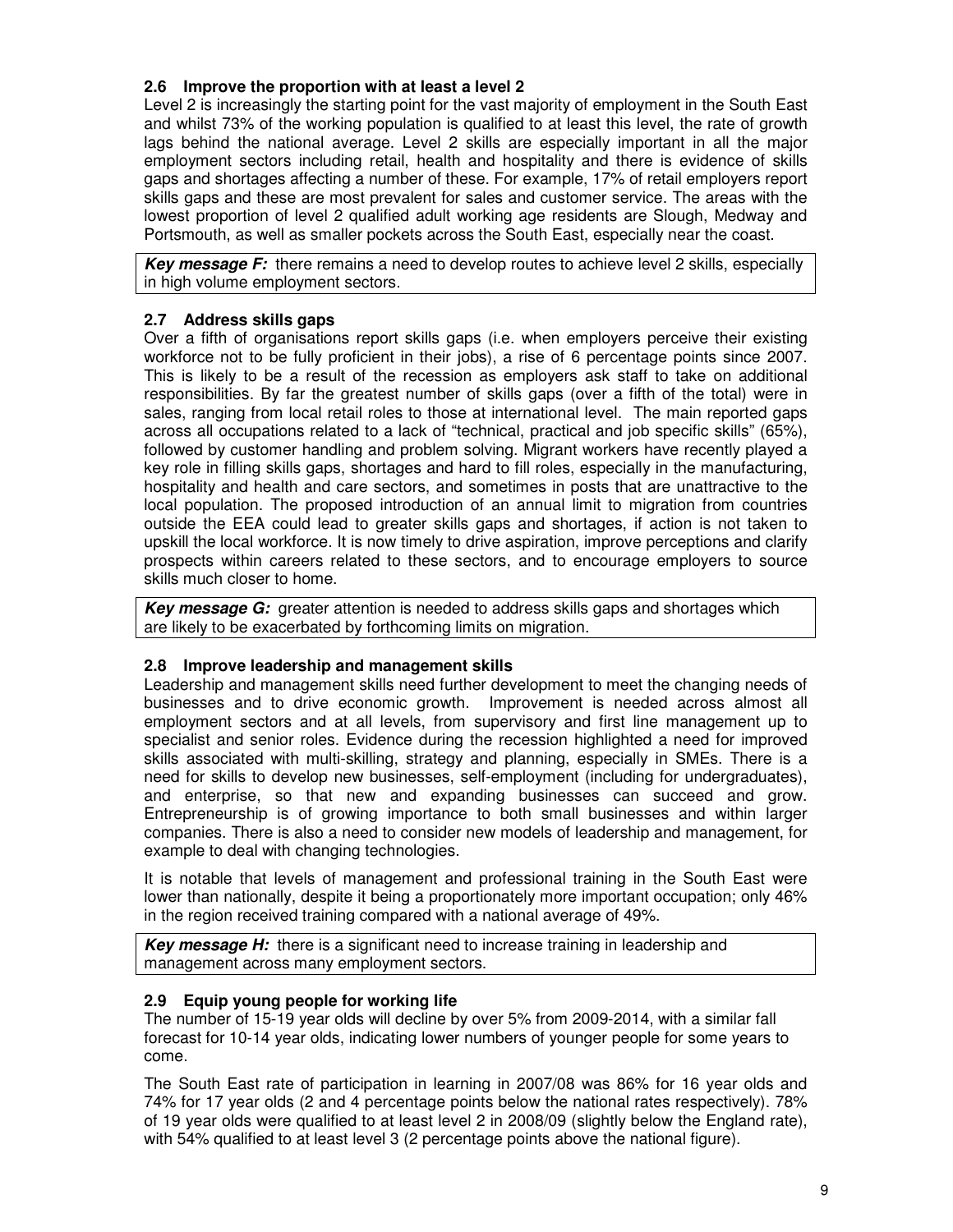In 2009, 24% of employers considered 16 year olds poorly or very poorly prepared for work; for 17-18 year olds the figure is 18% and for HE leavers 11%. Immaturity, poor attitude and lack of motivation were the main reasons given for 16-18 year olds.

Early interventions, especially from age 11 onwards, are important to enable young people to understand future skills needs and enterprise opportunities, and to ensure they are supported in making choices about career pathways.

**Key message I:** improving participation and attainment rates and ensuring young people match the expectations of employers are priorities for the South East given its changing skills needs and the declining number of 15-19 year olds.

#### **2.10 Reskill and upskill public sector workers**

On average, the public sector cuts indicated in 2.5 above suggest that slightly under 2% of the workforce in the South East risk losing their jobs, rising to around 3% in the most affected areas. It is also likely that there will be private sector job losses as an indirect effect of public sector cuts, which could push total job losses in the South East above 100,000. Broadly speaking, Kent, East Sussex, Hampshire and Oxfordshire are most exposed to public sector cuts. In parts of these areas, unemployment rates tend to be higher than in elsewhere in the South East and private sector employment growth is expected to be more subdued.

**Key message J:** public sector funding pressures are expected to lead to a high level of redundancies across the South East, with particular impact in certain vulnerable areas.

#### **(III) Provide effective support for those areas and groups disadvantaged in the labour market**

#### **2.11 Address needs of those disadvantaged and living in deprivation**

Areas of deprivation exist throughout the South East. This is particularly apparent in coastal areas of north Kent, East Sussex and the Isle of Wight, as well as in parts of many urban areas such as Portsmouth, Slough and Milton Keynes. These are also significant in small, dispersed pockets, including rural areas. In these areas individuals often face multiple challenges including low skills, limited accessibility, housing and environmental challenges and poor health.

A significant proportion of those in deprived areas have lower skills levels. Whilst better than the national position, 8.5% of the South East working age population still have no formal qualifications (403,000). This challenge is greatest in Kent, Portsmouth, Southampton and Slough. There is a need for more jobs in these areas to be accessible to local residents.

**Key message K:** despite the relative affluence of the South East as a whole, there are many people throughout the region facing considerable challenges in the labour market, especially given its relatively high skills base and current low levels of vacancies.

#### **2.12 Respond to the needs of the unemployed**

Over half a million people are seeking work in the region. This comprises 272,000 of the economically inactive who want to work, and 240,000 unemployed. The unemployment figure has increased by almost a third over the year to September 2009 (latest available data), to a rate of 5.7%. The narrower claimant count of the unemployed stood at 3% in April 2010 (152,000) compared with 1.5% five years earlier. Although these average rates are not as severe as in some other parts of the country, the scale and extent of the challenge should not be underestimated.

These rates conceal significant sub-regional variations with especially high rates in the Isle of Wight, Portsmouth, Brighton and Hove, Medway and parts of Kent, such as Thanet and Gravesham. They also conceal differences by age, skills levels and duration of unemployment.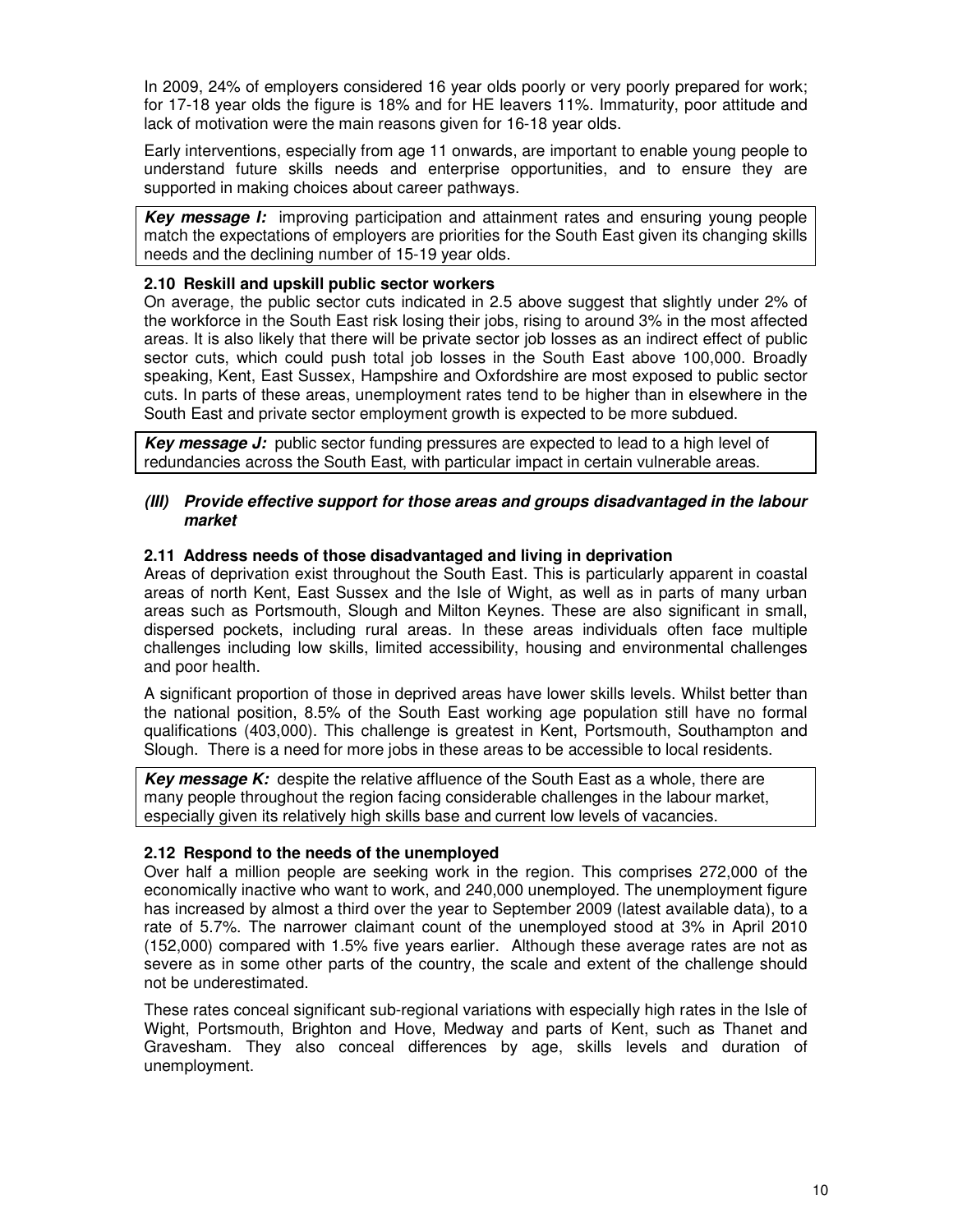|                                       | <b>April 2005</b> | <b>April 2010</b> | Change    | % change |
|---------------------------------------|-------------------|-------------------|-----------|----------|
| Aged 18-24                            | 18,765            | 40.710            | $+21,945$ | $+117%$  |
| Aged 18-24 claiming for over 6 months | 3.125             | 9.975             | $+6.850$  | $+219%$  |
| Aged $50+$                            | 13,900            | 26.770            | $+12,870$ | $+93%$   |
| Aged $50+$ claiming for over 6 months | 5,545             | 11,810            | $+6,265$  | $+113%$  |
| Total claiming for over 6 months      | 21,185            | 55.160            | $+33.975$ | $+160%$  |
| Total unemployment                    | 72.970            | 151,910           | $+78,940$ | $+108%$  |

## **Figure 6: Claimant count unemployment change, April 2005-2010 by age category**

Those claiming for more than six months have increased by 160% (to 55,000) in five years and 24,000 have been unemployed for over a year (160% increase in a year). 18-24 unemployment now stands at 41,000 (April 2010) compared with 19,000 (April 2005), although there are recent indications that unemployment amongst this age group is starting to decline as a result of significant public sector interventions. There is also some evidence that older workers have found it especially hard to re-engage in the labour market since the recession. In addition, the skills profile of the unemployed has changed; the proportion of people holding at least a level 3 qualification having risen from around 12% of total unemployment in 2005 to over a fifth in 2009. The generational cycle of benefit dependency is particularly chronic in some areas and a stronger learning and skills culture is required.

The impact of both the reassessment of those on incapacity benefits, and of public sector redundancies, is likely to be a continuation of relatively high levels of unemployment and also a more competitive employment market.

**Key message L:** unemployment rates are at relatively high levels with a disproportionate impact on younger people and the longer term unemployed, necessitating targeted and coordinated support. Future groups requiring interventions are likely to include ex-public sector workers.

## **2.13 Tailor support for target groups**

A number of groups face major challenges in joining or remaining in employment and/or in skills development.

Many young people are outside of learning and training and are classified as NEET. In March 2010, 12,700 young people were NEET in the South East (5.7%). This meant the region was second highest by number, and second lowest by rate. The scale and importance of NEET means it remains a priority issue. In addition, a significant volume of young people are in employment without training (EWT) and though the rate (6% of 16 to 18 year olds) has decreased by a third in the past year it remains just above the national average of 5%. The rate is especially high in Oxfordshire, Portsmouth and Bracknell Forest.

Older workers are an increasingly significant group and represent an under-used resource for the region. It is forecast that there will be an additional 124,000 older workers (45 to 65) by 2015, so that 42% of workforce will then be "older". Already 13% of people over state pension age were working in 2007/8 (higher in coastal areas). In the longer term, future growth of the South East could be constrained by labour shortages necessitating higher economic activity from older workers.

Another major challenge is those in the South East who still lack basic skills. Data suggests that 160,000 have very low literacy skills and 200,000 have very low numeracy skills. In parts of the region a significant percentage of the population needs help with English language skills. Lack of childcare provision is a key reason many do not attend courses in English for Speakers of Other Languages (ESOL), and engagement of males is low. Many highly qualified migrants have their skills under-utilised, as language barriers restrict them to lowskilled jobs.

**Key message M:** there are a number of groups that have specific challenges in finding and retaining employment and developing skills. They require intensive and tailored support.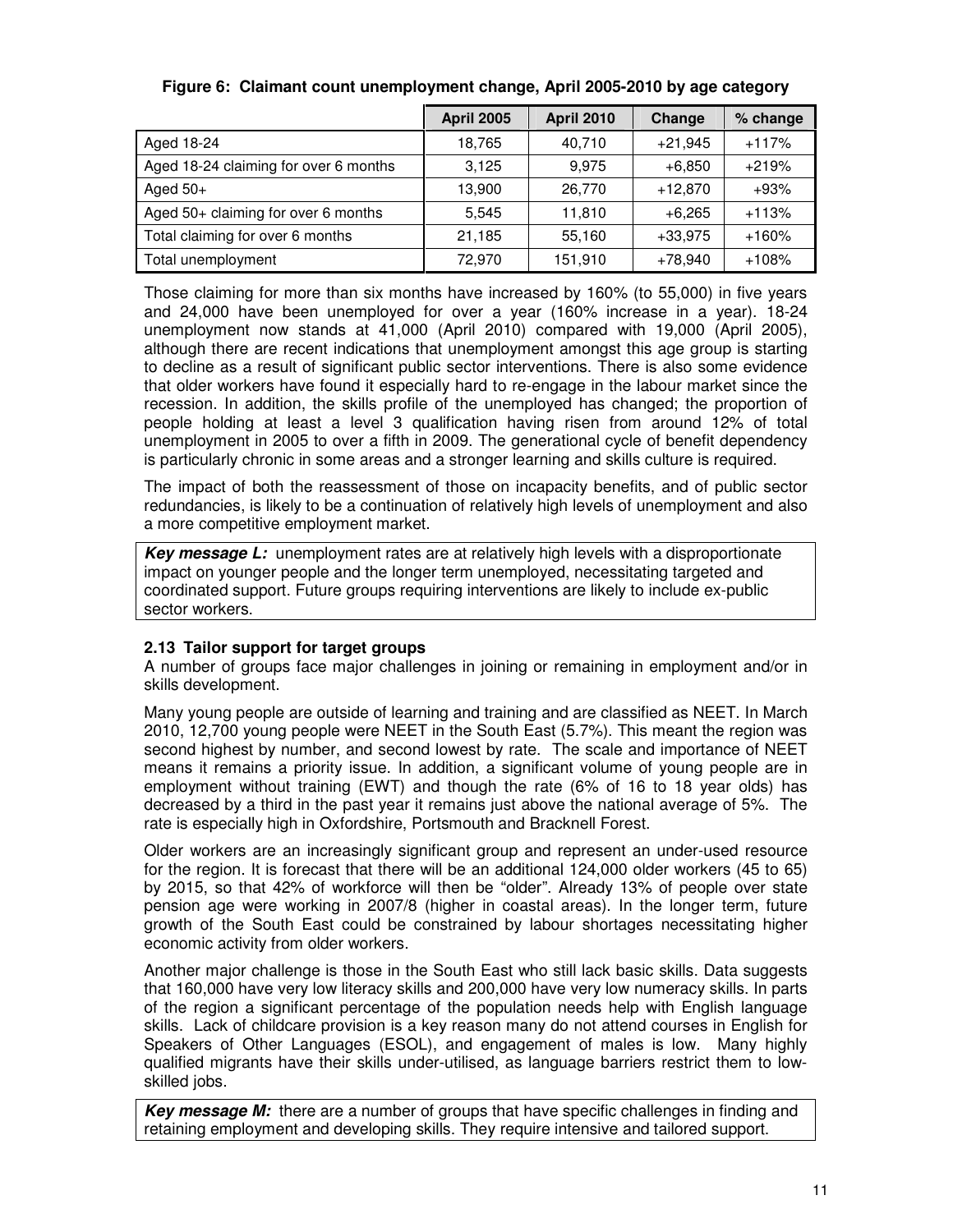## **3. Distribution of Current Investment<sup>4</sup>**

This section outlines public and private investment in skills training.

## **3.1 Encourage increased employer investment in training**

Around two million employees in the region received training in 2009 (54% of the workforce), and estimates indicate that employers in the region spent around £6bn on training that year.

Between 2007 and 2009 the proportion of employers providing training increased slightly (to 70%) although the proportion of the workforce receiving training declined by 7 percentage points, to 54%. The latter figure compares with the English average of 56%. Survey evidence also suggests that rates of training were generally lowest amongst small employers and highest in the public sector.

28% of employers provided training over the previous 12 months via FE colleges (3 percentage points lower than England), with the service sector being significantly less likely to engage with FE colleges in the South East than nationally.

**Key message N:** there are opportunities for FE to be more involved in providing training for employers, including the public sector and SMEs.

#### **3.2 Focus public support in line with employer and individual needs**

Annual public expenditure on post-16 education, training and skills in the South East supported over 1.1 million learners in 2008/09, divided as shown in Figure 6.

#### **Figure 7: Overall proportions of learner volumes (2008/09)**



Overall, volumes and levels of Skills Funding Agency<sup>5</sup> funded learning have remained stable over the last three years<sup>4</sup>.

Public funding policy has been focused on level 2, resulting in over half of all publicly funded starts funded in 2008/09 being at level 2 or below, very similar to the previous two years. Level 3 and level 4 proportions have also remained constant<sup>4</sup>.

However, there have been shifts from delivery at level 2 to level 3 and between sectors in some specific programmes and sectors as shown in Figure 8 below.

Enrolments on Apprenticeships (level 2) and Advanced Apprenticeships (level 3) have both risen in the past three years as a result of funding increases<sup>6</sup>, with two thirds of provision at level 2 and a higher proportion of older learners.

Volumes of Skills for Life delivery have been high and this remains a significant component of skills delivery in the South East<sup>7</sup>.

 $\overline{\phantom{a}}$ 4 Underpinning this statement is a detailed set of data and information on the take up of skills training by industry sector (by both the sector qualification and SIC footprints) in the region, produced by the Data Service from Skills Funding Agency learner data. This sectoral analysis is not currently available as part of the Government's published Statistical First Release, and therefore cannot be referenced or included within the Statement. For further regional information from the Statistical First Release, see: http://www.thedataservice.org.uk/statistics/statisticalfirstrelease

<sup>&</sup>lt;sup>5</sup> Provision between 2006 and 2009 was funded by the Learning and Skills Council (LSC) which was succeeded by the Skills Funding Agency and Young People's Learning Agency from 1 April 2010.

<sup>6</sup> Statistical First Release, 24th June 2010, Table S6.1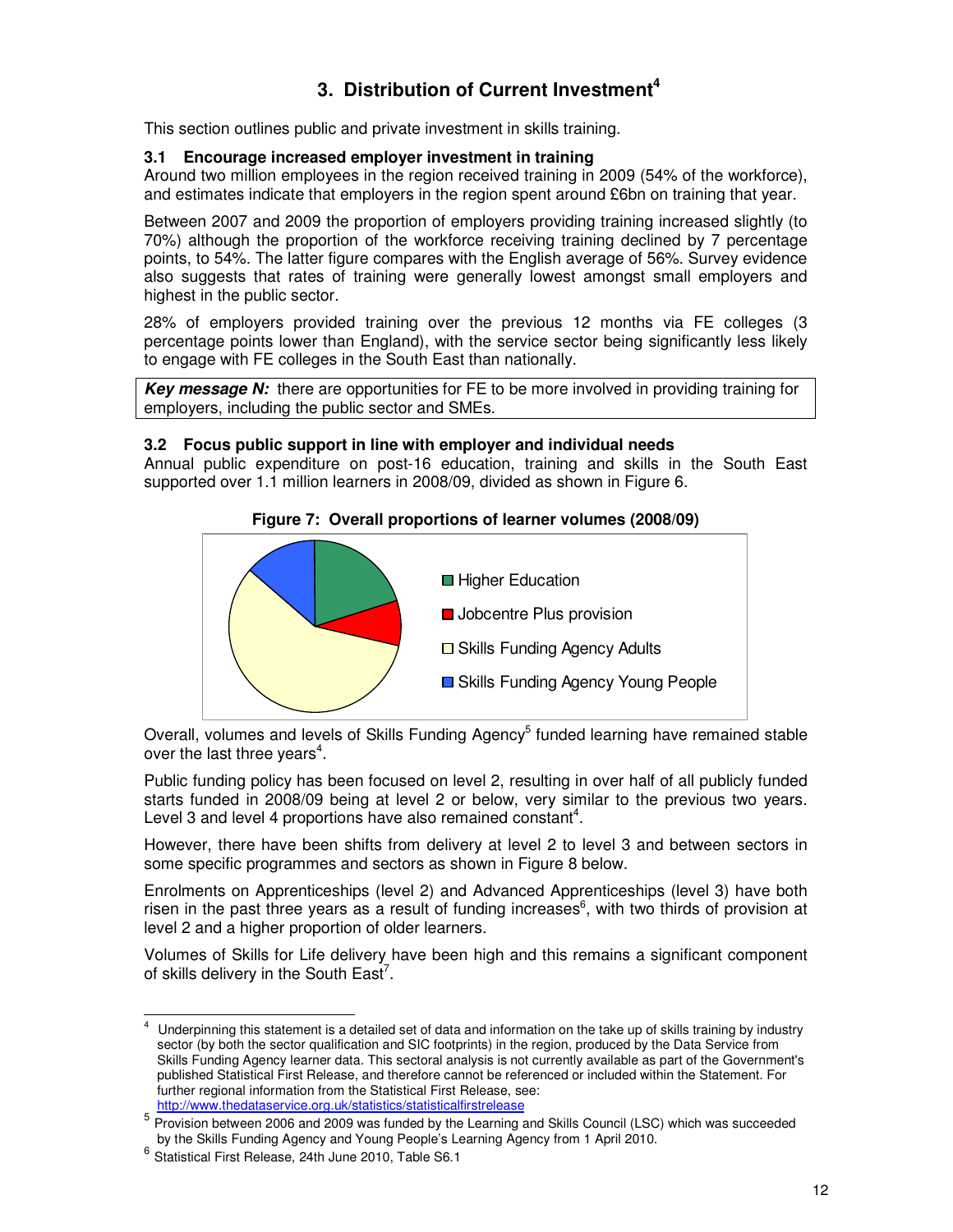| Skills Funding Agency Employer Responsive Starts <sup>8</sup> |                                | 2006/07 | 2007/08 | 2008/09 |
|---------------------------------------------------------------|--------------------------------|---------|---------|---------|
|                                                               | Apprenticeship starts          | 7,500   | 11,500  | 14,200  |
| <b>Adult Apprenticeships</b>                                  | Advanced Apprenticeship starts | 4,900   | 6,800   | 8,100   |
|                                                               | <b>Total starts</b>            | 12,400  | 18,300  | 22,300  |
| <b>Young People's</b>                                         | Apprenticeship starts          | 10,900  | 10,800  | 9,700   |
| <b>Apprenticeships</b>                                        | Advanced Apprenticeship starts | 3,200   | 3,000   | 3,100   |
|                                                               | <b>Total starts</b>            | 14,100  | 13,800  | 12,800  |
| <b>Train to Gain</b><br><b>Total starts</b>                   |                                | 22,300  | 39,200  | 92,800  |
| <b>Total Employer Responsive Starts</b>                       |                                | 48,800  | 71,300  | 127,900 |

## **Figure 8: Publicly funded learning provision**

| Overall Skills Funding Agency FE and Skills Participation <sup>9</sup> |                                | 2006/07 | 2007/08 | 2008/09 |
|------------------------------------------------------------------------|--------------------------------|---------|---------|---------|
| <b>Adults</b>                                                          | Participation volumes          | 419,600 | 441,100 | 492.500 |
|                                                                        | (Incl. Skills for Life starts) | 102,000 | 104,880 | 118,600 |
| <b>Young People</b>                                                    | Participation volumes          | 147.600 | 152.100 | 155.400 |
|                                                                        | (Incl. Skills for Life starts) | 69.800  | 70,200  | 73,700  |
| <b>Total Learner Responsive Participation</b>                          |                                | 567,200 | 593,200 | 647,900 |

**Key message O:** overall levels of provision show much stability over the past three years, with increases in volumes largely reflecting budget changes.

## **3.3 Align skills provision to match gaps and changes in employer demand**

The top six sectors (accounting for almost half of all starts over the last three years) across all Skills Funding Agency funded adult (aged  $18+$ ) programmes were<sup>4</sup>:

- Health and care
- ICT
- Construction
- Hospitality
- Building services
- Customer services

Almost a fifth of all people over the last three years who started learning or training funded by Skills Funding Agency programmes, were studying in areas related to health and caring<sup>4</sup>. Legislative requirements have contributed to this high proportion.

In some sectors such as health and care, transport, construction and hospitality, provision appears to broadly meet need. In some cases, provision has shifted in line with need, such as an increase in level 3 in health and social care and increasing adult Apprenticeships in customer service. There are potential progression issues where large volumes of level 2 delivery are not matched by significant volumes at higher levels, for example with ICT<sup>4</sup>.

**Key message P:** responsiveness to employer demand varies, with some re-alignment needed to support improved progression.

#### **3.4 Further increase participation in young people's learning**

There has been an increase in the volume of young learners over the past three years with over 196,000 in learning in 2009/10. Around 45% of young people are following GCSE and

 $\frac{7}{1}$  Statistical First Release, 24th June 2010, Table S5.1

 $^8$  Statistical First Release, 24th June 2010, Tables S6.1, S7.1

 $^9$  Statistical First Release, 24th June 2010, Tables S3.1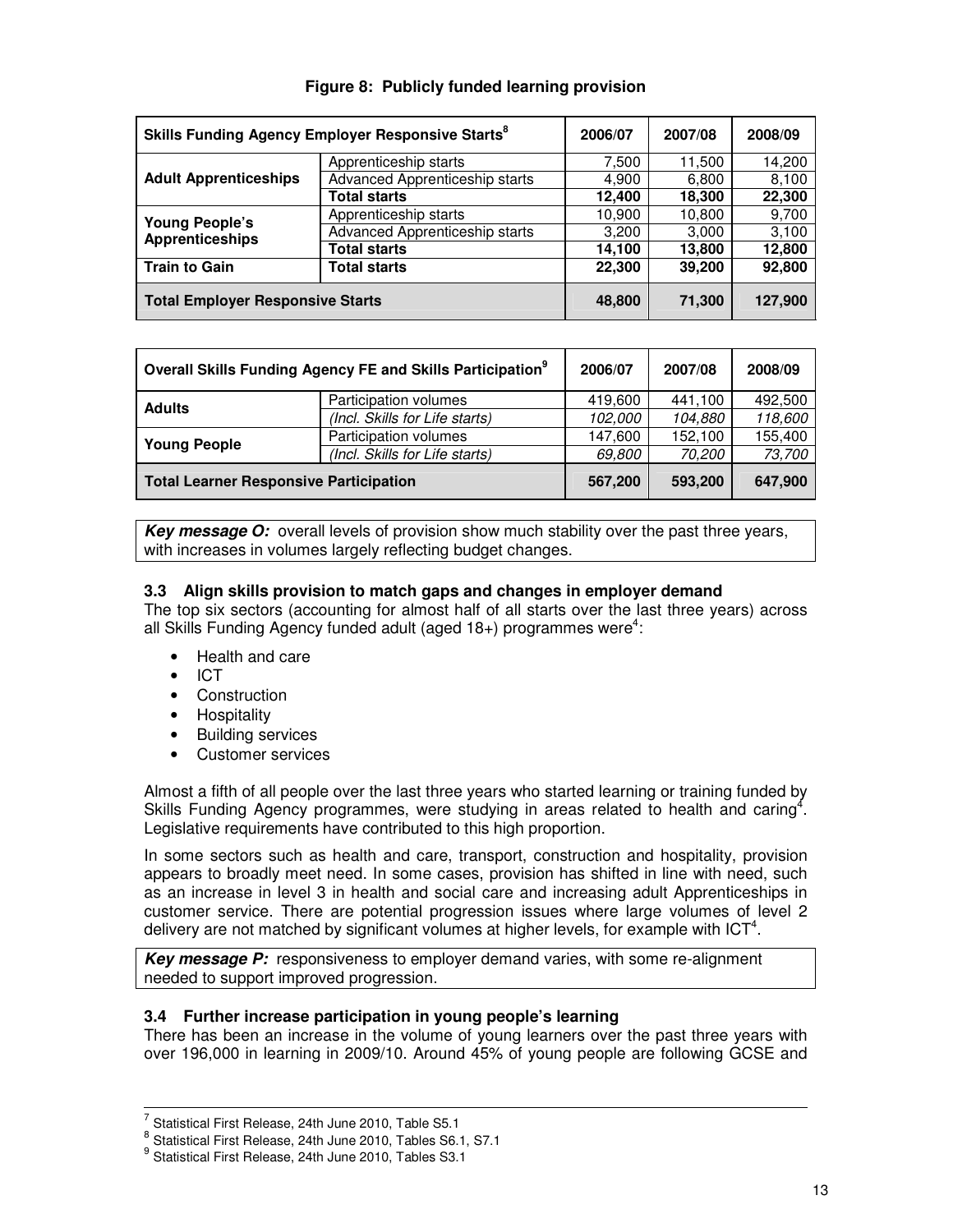'A' Level courses, 42% are in vocational learning and 7.5% are apprentices<sup>10</sup>. The overall proportion taking 'A' levels has remained relatively static with the top three subject areas being science and mathematics, arts, media and publishing and languages, literature and culture. These accounted for almost 60% of the starts over the last three years<sup>4</sup>.

In non-Apprenticeship vocational learning, the top four sectors by learner starts have been creative and cultural (mainly level 3), sport and leisure, hair and beauty and hospitality (both the latter mainly at level 2). These sectors equated to nearly 40% of starts over the three years. There has been significant growth in some vocational sectors with modest numbers of learners, e.g. ICT<sup>4</sup>.

There was a 7% rise in young people's Skills for Life starts over the last three years, reaching 73,500 starts in 2008/09 $^7$ .

**Key message Q:** provision funded by the Young People's Learner Responsive budget has increased in line with learner demand, though patterns of provision have remained fairly static.

#### **3.5 Increase the scope and volume of Apprenticeship provision to meet industry demand**

About 7.5% of 16-18 year olds in learning in 2009/10 are apprentices. Apprenticeships starts for young people decreased by  $9\%$  to 12,800 in 2008/09 $^6$  although there is evidence of an increase in starts in 2009/10. The top four sectors by numbers of starts over the three years from 2006/07 to 2008/09 were hair and beauty, engineering and manufacturing, automotive and construction, together accounting for almost half of starts in 2008/09<sup>4</sup>.

There are some mismatches with employer demand, including a gap in ICT provision in medium sized businesses (feedback from employers suggest that the framework is better suited to big companies). There is also a lack of providers offering Apprenticeships in creative and cultural subjects, logistics and telecoms.

**Key message R:** Apprenticeships remain an important route for a significant proportion of young people and help meet skills demand in a number of key sectors, with potential for more penetration in growth sectors and new technologies.

#### **3.6 Support employer demand through adult Apprenticeships**

Following the introduction of Apprenticeships for people aged over 25 in 2007/08, total Apprenticeship starts increased by almost 21% to 22,300 with particularly strong growth at level  $2^6$ . The top three occupations in 2008/09, as measured by numbers of starts, were customer services, science and engineering and hospitality, together accounting for 34% of starts in 2008/09<sup>4</sup>. Customer services, hospitality, health and retail, particularly at level 3, tend to attract older recruits, partly because of a supervisory and management element to the qualifications. Starts relating to the Ministry of Defence contributed a notable proportion to the total starts over this period.

When surveyed in 2009, approximately 8% of all South East employers offered Apprenticeships, with the top four, in volume terms, relating to building services, the motor industry, construction and science and engineering $11$ .

**Key message S:** adult Apprenticeships have seen strong take up demonstrating considerable interest from employers in reskilling and upskilling through this route, including in science and engineering.

#### **3.7 Continue to support businesses through work based training**

Of the 154,000 Train to Gain learners<sup>12</sup> over the last three years, almost three quarters of all starts were at level 2 with a shift towards level 3 in line with policy developments and funding over the same period<sup>4</sup>.

 $\overline{a}$ <sup>10</sup> YPLA 2010 Strategic Analysis Regional Summary Paper

<sup>&</sup>lt;sup>11</sup> UKCES (2010), National Employer Skills Survey for England 2009: South East Report

<sup>&</sup>lt;sup>12</sup> Statistical First Release, 24th June 2010, Table S7.1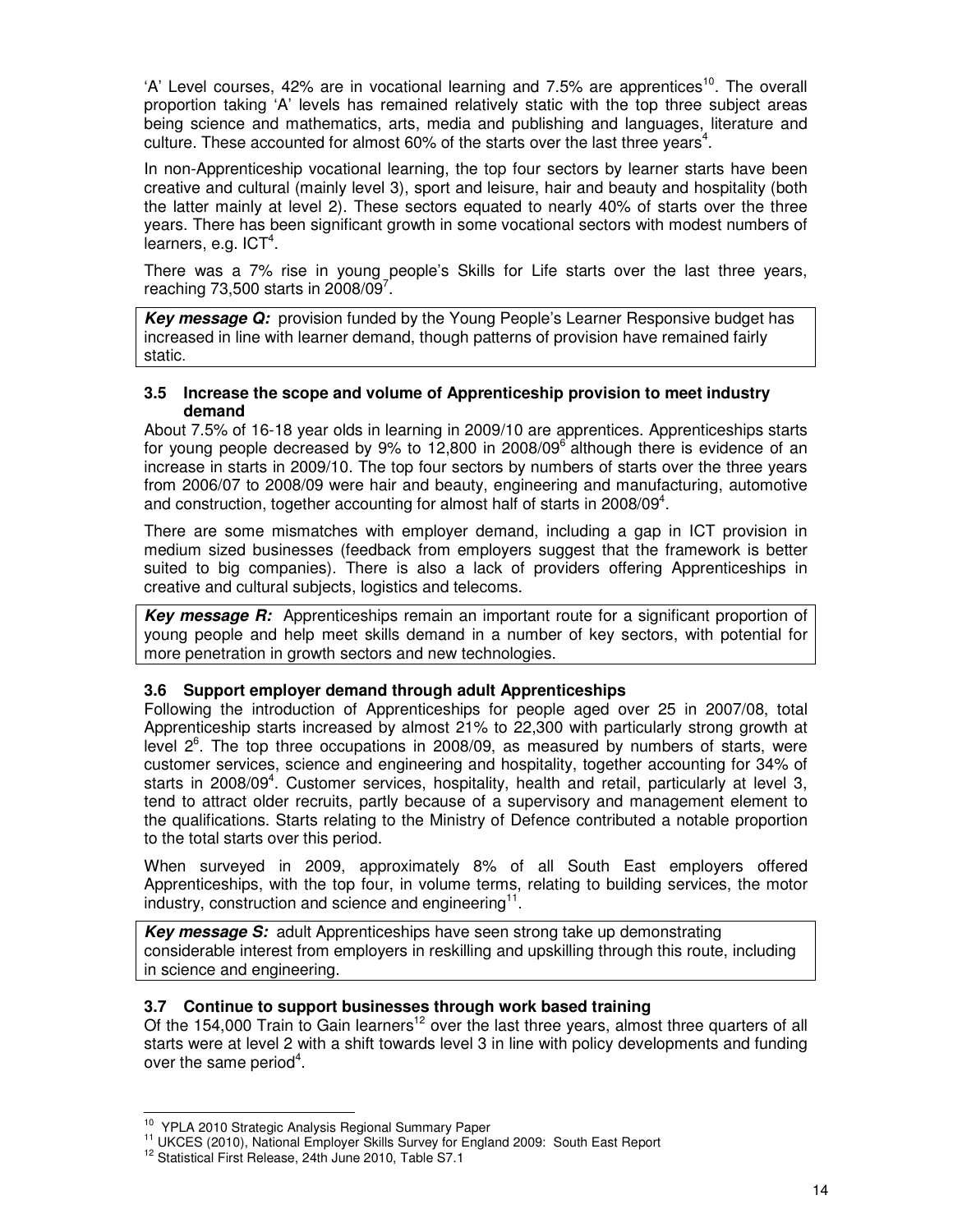The top three sectors funded by Train to Gain were health and care, construction and customer service, accounting for 45% of all starts over the period<sup>4</sup>.

There have been significant increases in Skills for Life volumes due to the expansion of the Train to Gain programme and increased flexibilities in the delivery of this component of the programme<sup>13</sup>.

Businesses with 1-49 employees, which employ 31% of the South East workforce<sup>14</sup>, accounted for around 40%<sup>4</sup> of all Train to Gain starts over the last three years.

**Key message T:** Train to Gain has helped raise qualification rates, especially in key employment sectors such as health and care and construction.

#### **3.8 Maintain provision to support those at lower skills levels**

Overall numbers of adults participating in learning in FE totalled 492,000 in 2008/09 $^9$  with around three quarters at level 2 or below. This proportion has remained relatively static over the last three years, as have the proportions learning at levels 3 and  $4^4$ .

The top three sectors in terms of numbers of people in learning funded by Adult Learner Responsive (ALR) have remained the same over the period: health and care, ICT and building services accounting for one third of all enrolments in 2008/09. ICT provision has focused at level 1, health and care at level 2 and building services has a slightly higher focus at level  $3^4$ .

There was a 16% rise in adult participation in Skills for Life provision over the last three years with 118,400 learners in 2008/9<sup>5</sup>. Participation in both numeracy and literacy has increased over the last three years with the growth in those taking numeracy qualifications almost 20 percentage points higher than that of literacy. There has been an overall decrease in participation in courses in ESOL during this period<sup>7</sup>.

Key message U: adult learning funds, though reducing, have continued to support high volumes of learning especially at lower skill levels.

#### **3.9 Build on the strengths of HE and continue shifts to meet changing employer needs**<sup>15</sup>

In 2008/09, 233,000 students were enrolled in HE institutions in the South East, a rise of 3 percentage points from the previous year. The most notable trends in the last three years have been increases in learner volumes in business and administrative studies, creative arts and design, biological sciences and languages courses, and decreases in subjects allied to medicine.

The age profile of students has remained static over the period and is slightly older than the national picture, with almost 40% of students aged over 25. Proportions at each level of study also remained static across foundation, undergraduate and postgraduate degrees, at 3%, 74% and 22% respectively. There is a slightly lower ratio of postgraduates to undergraduates than the national average.

In 2008/09 there were proportionately more undergraduates in the South East studying law and media, film, television and publishing than the national average (8% and 11% more respectively), and fewer in agriculture and related subjects and mathematical sciences. There were 4 percentage points fewer students studying part-time (61,000) than the national average of 30%. Almost 13,000 HE students were taught within FE colleges in 2007/08.

**Key message V:** participation in HE has increased at a faster pace than demographics and some shifts in provision have aligned with changing skills needs.

 Skills Funding Agency South East data

Small Business Service Analytical Unit

Higher Education Statistics Agency (HESA) commissioned analysis. For the purposes of this section learner numbers and funding relating to the Open University (which is based in the South East) have been excluded.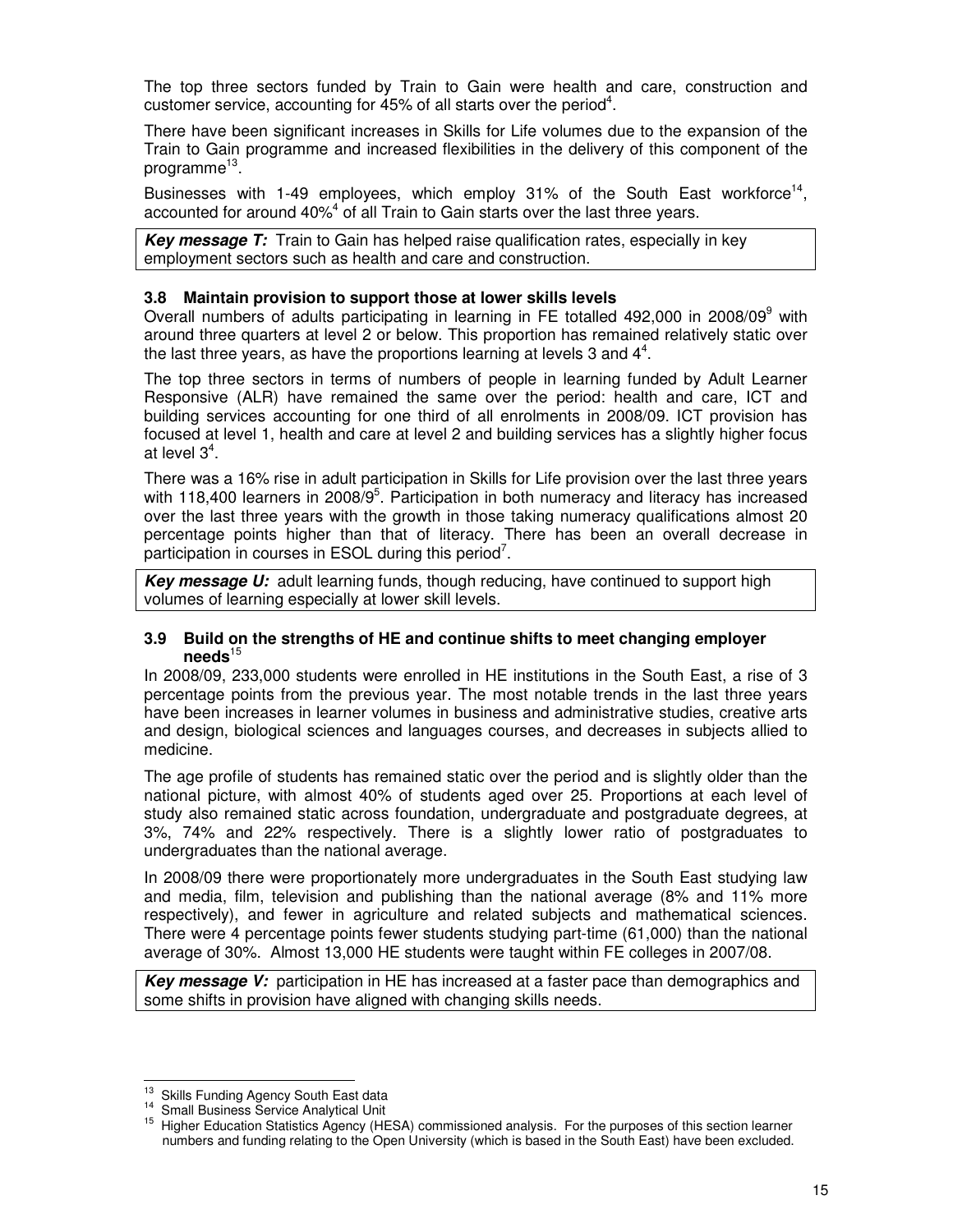## **4. Shifts in Investment and Other Priorities for Intervention**

This section sets out the highest priorities for attention to ensure skills provision better supports the South East's drive to create more employment opportunities, increase productivity and advance economic success. These priorities relate back to the key messages outlined in Sections 2 and 3 of this Statement.

#### **(I) Develop the skills base, especially at higher levels, needed by emerging and growing industries to compete nationally and globally**

- **4.1 Increase the quantity and relevance of education and training at levels 3 and 4** to better meet higher skills needs in all sectors and maintain the South East's competitiveness compared to the UK and globally. Dialogues with employers indicate a need for a multi-disciplinary knowledge base, combining technical and specialist qualifications with skills such as commercialisation and business development. Apprenticeships can play a key role in this.
- **4.2** Raise **participation and attainment of STEM skills at level 3 and above** including in environmental engineering, aerospace and defence, biopharma and ICT software sectors, which are forecast to create significant employment. Support partnerships of providers and employers to improve provision, including through Apprenticeships, in specialised and niche areas. These include low carbon construction, aircraft maintenance, advanced engineering including composites, renewable energy including off shore wind, and software engineering. To achieve economies of scale, providers may need to aggregate demand from a range of companies, many of them SMEs.
- **4.3** In the light of evidence pointing to skills levels being one level behind industry requirements in some sectors, renew emphasis on **progression to and attainment at level 3**, to include an increasing focus on Apprenticeships. Improve capacity to deliver skills to feed growth in **associate professional and technician occupations**, especially relating to STEM subjects, business occupations, health and care and ICT.
- **4.4** Prepare for **current and future skills needs associated with the low carbon economy.** This will respond to the expected impact of the combined forces of climate change, resource scarcity and energy security, which will lead to a growth in the global environmental technologies market. Alongside this, many mature sectors will need to adapt to new low carbon opportunities and challenges, for example in environmental and energy metering, low carbon construction and low carbon facilities management.
- **4.5** Ensure provision is available to respond to skill gaps emerging amongst **managers and professionals** across a range of sectors, especially in relation to ICT, the digital economy and technological change more broadly. Also consider the emerging needs for cross cutting skills and skills combinations such as law and low carbon skills, ICT and biopharma.

#### **(II) Increase the skills of those in and entering employment, to improve individual progression and to support higher levels of productivity**

- **4.6** Retain a focus on **training at lower skills levels, including Skills for Life and level 2,** with a stronger emphasis on progression. Focus on frontline personal service occupations, especially in the care sector, customer service and sales, where there are ongoing skills gaps and recruitment opportunities. Review the balance of private and public investment given evidence of significant reliance on the latter and likely reductions in funding.
- **4.7** Continue to focus on building **skills in health and care** given high levels of anticipated expansion demand (e.g. associate professional) and replacement demand (e.g. social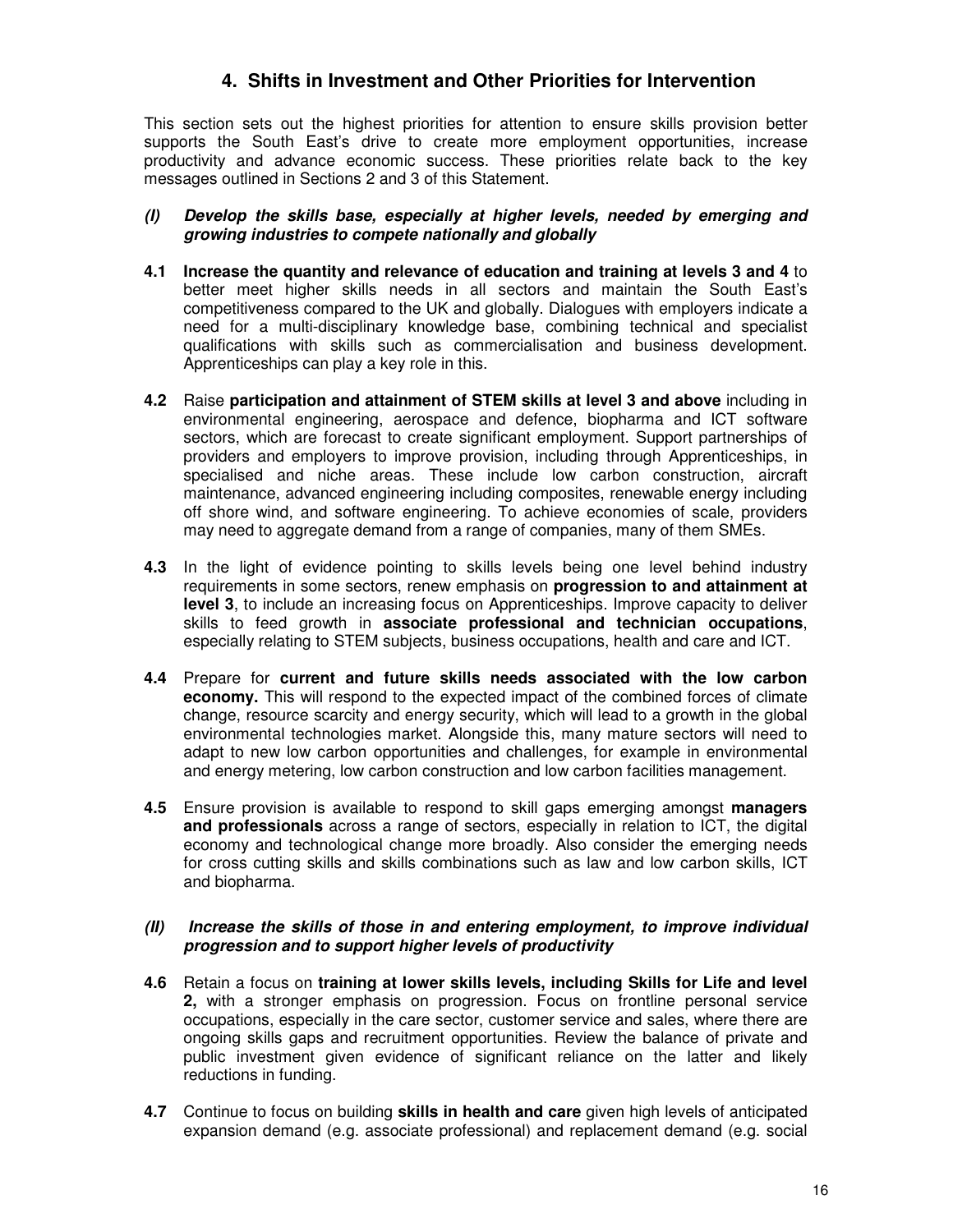care) and specific skills such as ICT to support technological advancements in telecare and in assisted living. This is a critical sector for recruitment from unemployment.

- **4.8** Provide adequate **training opportunities for individuals in skills shortage areas** highlighted by the Migration Advisory Committee and to fill gaps likely to result from the introduction of limits on number of workers entering the UK from outside the EEA (e.g. health, care, food operations, hospitality and professional areas such as research, scientists, technicians and a range of engineers). These skill and job areas could present opportunities for the unemployed.
- **4.9 Raise attainment and participation rates amongst 16-19 year olds** to prepare and equip them for the forecast growth in occupations often requiring at least a level 3 qualification (which is likely to become the new employability standard by 2020), especially in technological, engineering, business and science areas. Ensure there is attention, early in education, to raising employability and business skills and awareness of future career paths to better meet employers' expectations. Maintaining the focus on a relevant and accessible curriculum at level 2 and reducing NEET volumes also remain critical.
- **4.10** Develop a stronger learning and skills culture, which will enable **progression through learning** and help to address the falling rates of qualification increases at levels 2 to 4. This should be supported by effective information and advice as part of a coordinated skills system. Provision and advice should recognise the ongoing need to refresh skills, especially as the length of 'working life' increases.
- **4.11** In response to growing skills gaps, higher rates of underemployment and ongoing qualification deficits, **work with employers to enable them to make best use of skills**. This includes improving the skills of lower performing staff and making more use of the skills of better qualified people, including graduates. It is important that employers consider the returns on investment that skills training can bring, to stimulate a cycle of higher skills supporting job creation and business growth. This needs to extend across the workforce and to consider medium term changes to the workforce including the capacity and potential of older workers.
- **4.12** Provide training which improves **leadership and management skills**. This includes addressing skills issues in major sectors such as business and financial services, in emerging areas such as risk, change, financial management and corporate governance, and more specific sector needs. Focus on the requirements of SMEs and the skills needed to drive enterprise, entrepreneurship and innovation.
- **4.13** Consider the need to review and tailor support for reskilling former **public sector** workers, for example, by providing private sector work experience and specific job training (e.g. commercial skills, cost/profit based project management).

#### **(III) Provide effective support for those areas and groups disadvantaged in the labour market**

- **4.14** Further develop vocationally relevant and accessible **provision for the unemployed,**  in conjunction with partners and the emerging new Work Programme. Effectively coordinate training to meet current and future skills needs (e.g. care, retail, hospitality), and especially support areas where residents face barriers in accessing local jobs.
- **4.15** Provide better specialist and flexible employability and skills training for **target groups** amongst the unemployed, especially those aged 16 to 24, those who have been out of work for long periods of time. This includes those moving from other benefits, people aged over 50 and those with multiple and diverse needs.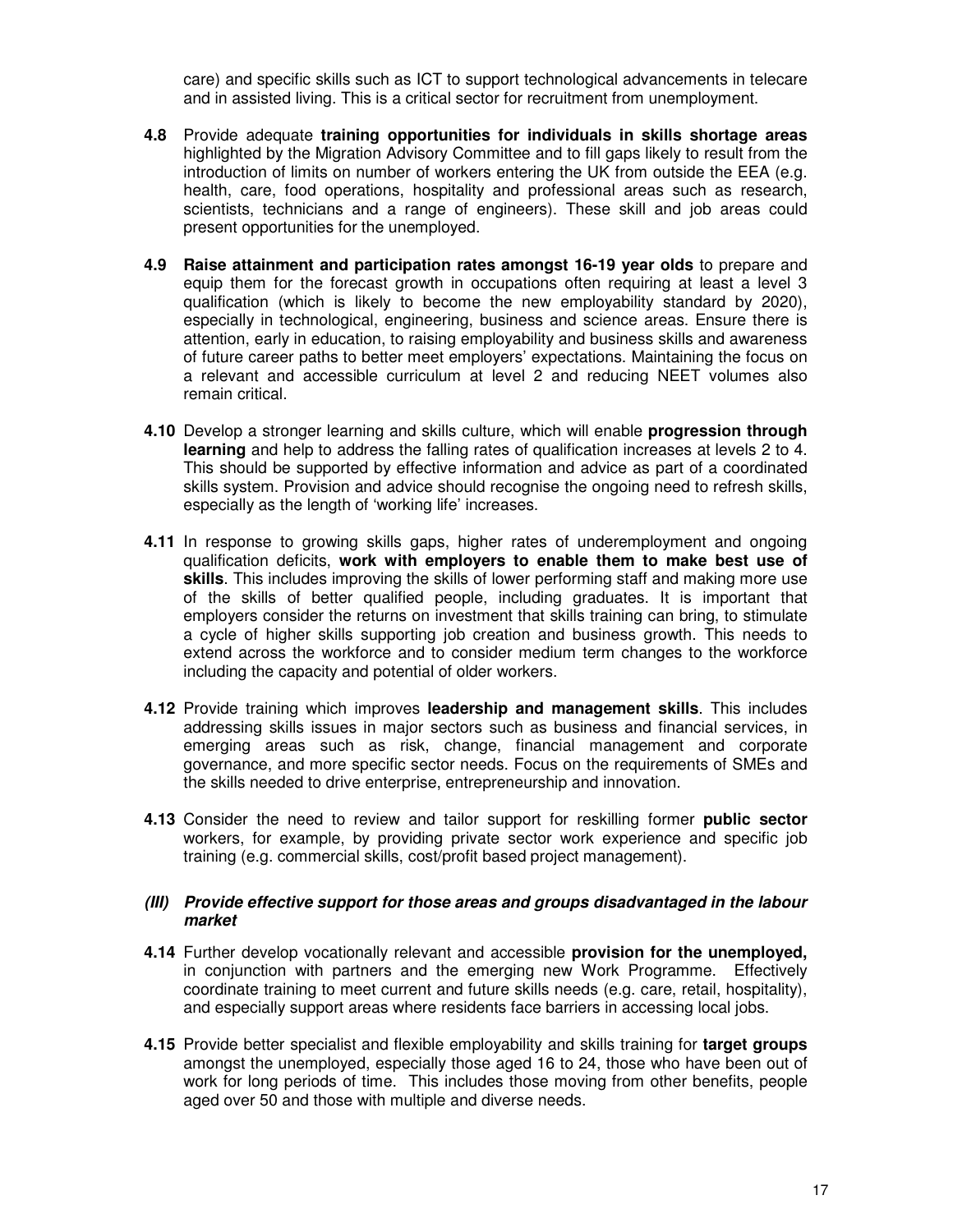**4.16** Support the community and voluntary sector to provide **crucial services to support vulnerable people and disadvantaged groups,** including effective transition routes towards economic activity and to aid social mobility. This is especially important for certain target groups including those who are NEET and those longer term unemployed. Close working with local community and voluntary sector organisations, including the upskilling of their staff, will be critical, given the strength of their relationships with these groups.

#### **Cross-cutting themes**

- **4.17** Further develop effective and expert **information, advice and guidance** for young people and adults. Increase the use of ICT to access services, focus on the skills needs of new and changing employment opportunities, especially in high growth sectors, and drive up aspiration and ambition. Support the development of structured mechanisms to collate and disseminate robust employer led labour market intelligence, to enable providers to better monitor and promote the outcomes of provision.
- **4.18** Build on the strengths of existing and emerging partnerships, particularly Local Enterprise Partnerships and other local collaborations, and ensure that:
	- skills are a priority issue, informed by a strong employer voice
	- there is effective identification of skills needs and strategic solutions
	- there is close working between employers (including clusters of SMEs), public bodies, agencies and providers
	- opportunities arising from providers' new flexibilities and autonomy are maximised
	- the best and most cost effective ways to address needs are determined
	- new arrangements to respond to skills needs are developed, such as through HE and FE collaboration
	- new functional geographies and arrangements are considered
- **4.19** Continue to work with employers and training providers to align provision to national standards identified by Sector Skills Councils and to **ensure provision reflects new and changing practices,** especially in new technologies and low carbon sectors. Support the development of flexible and modular approaches and CPD opportunities (including professional) to ensure the workforce is fully conversant with new practices and legislation, including in areas such as finance and governance.
- **4.20** In the light of the tight fiscal position, all training organisations will need to **maximise co-financing opportunities** with individuals, employers and other funding sources. Alongside this it is imperative that the voices of employers and individuals help shape the training offer.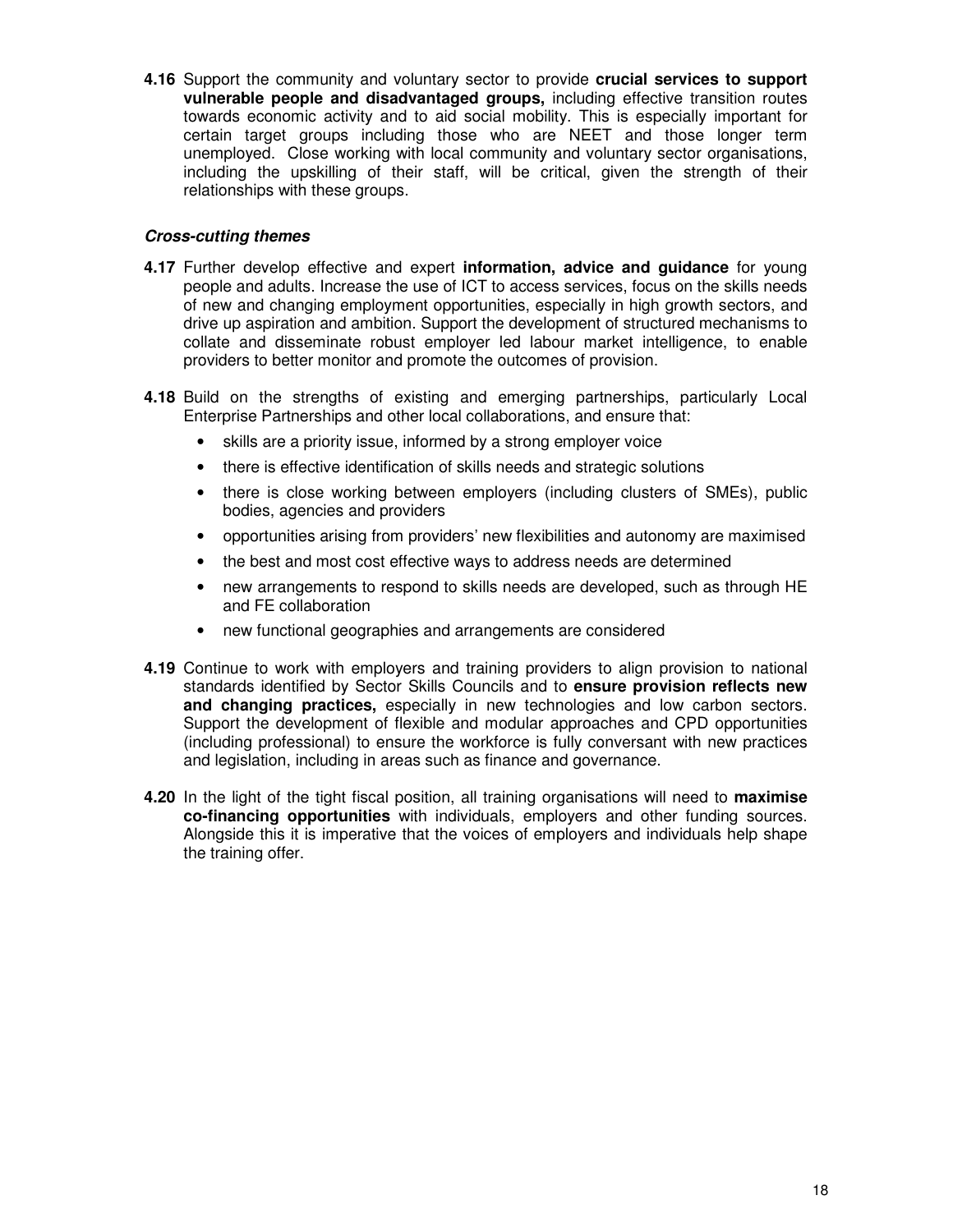## **ANNEX 1: ENGAGEMENT AND CONSULTATION**

#### **Stage 1: Development of the draft South East Skills Priorities Statement (April to July 2010)**

There was extensive partnership working as part of the development of the draft Skills Priorities Statement from a wide range of stakeholders and partners including:

#### **(a) The Skills Working Group (SWG)<sup>16</sup> ,**

The SWG represents a wide range of private sector, local government, third sector and skills provider interests. The SWG has guided the development of the draft Statement and endorsed the key objectives and evidence base underpinning the Statement. The Group has reported to and consulted with the South East Economic Development and Skills Board on skills issues and priorities.

#### **(b) Consultative meetings/workshops (April to August 2010)**

In developing the draft Statement consultative meetings took place with SWG members in their representative capacities, and other stakeholders covering:

| • Local Authorities           | • Jobcentre Plus         | • Next Step       | • Young People's           |
|-------------------------------|--------------------------|-------------------|----------------------------|
| • Selection of Higher         | • Employment and         | • Employer rep.   | Learning Agency            |
| <b>Education Institutions</b> | <b>Skills Boards</b>     | bodies            | • Skills Funding Agency    |
| • Association of              | • Sub regional           | • Regional Action | (including National        |
| <b>Learning Providers</b>     | Economic                 | and Involvement   | Apprenticeship             |
| South East (ALPSE)            | Partnerships             | South East        | Service)                   |
| • The Association of          | • Other providers        | (RAISE)/Third     | • South East Science,      |
| South East Colleges           | • Local partnerships     | Sector            | Engineering and            |
| (AoSEC)                       | • Sector Skills Councils | • Government      | <b>Technology Advisory</b> |
| • FE Sector                   | • Trade Unions           | Office for the    | Council (SESETAC)          |
|                               |                          | South East        |                            |

Workshop sessions took place with:

- The Economic Development and Skills Board (EDSB)
- Higher Education South East's Vice Chancellors' Forum
- HE network groups
- Skills Funding Agency
- College Business Development Managers Group
- The Association of South East Colleges

#### **(c) Key Questions consultation**

A questionnaire was devised inviting evidence and qualitative/soft intelligence on the skills needs of the South East from a wide range of partners and stakeholders. Twenty-two formal responses were received from:

| <b>Stakeholders/Partners</b>                                                                                                                                                                                                                                                              |                                                                                                                                                                                                                                  |
|-------------------------------------------------------------------------------------------------------------------------------------------------------------------------------------------------------------------------------------------------------------------------------------------|----------------------------------------------------------------------------------------------------------------------------------------------------------------------------------------------------------------------------------|
| • Canterbury Christ Church University<br>• University of Reading (Biopharma)<br>• Greenwich University<br>• Kent University<br>• Association of Learning Providers South East<br>(ALPSE)<br>• Employers' Engineering Federation South East<br>• Fast Track team - Inward Investment SEEDA | • SE Financial Service Industry<br>representatives<br>• Regional Action and Involvement<br>South East (RAISE)<br>• The South East Science, Engineering<br>and Technology Advisory Council<br>(SESETAC)<br>• Next Step South East |
|                                                                                                                                                                                                                                                                                           | • Third sector partners                                                                                                                                                                                                          |

 16 The purpose of the South East Skills Working Group is to help grow the economy of the South East through identifying skills needs and setting work in hand to ensure a match between skills demand and supply.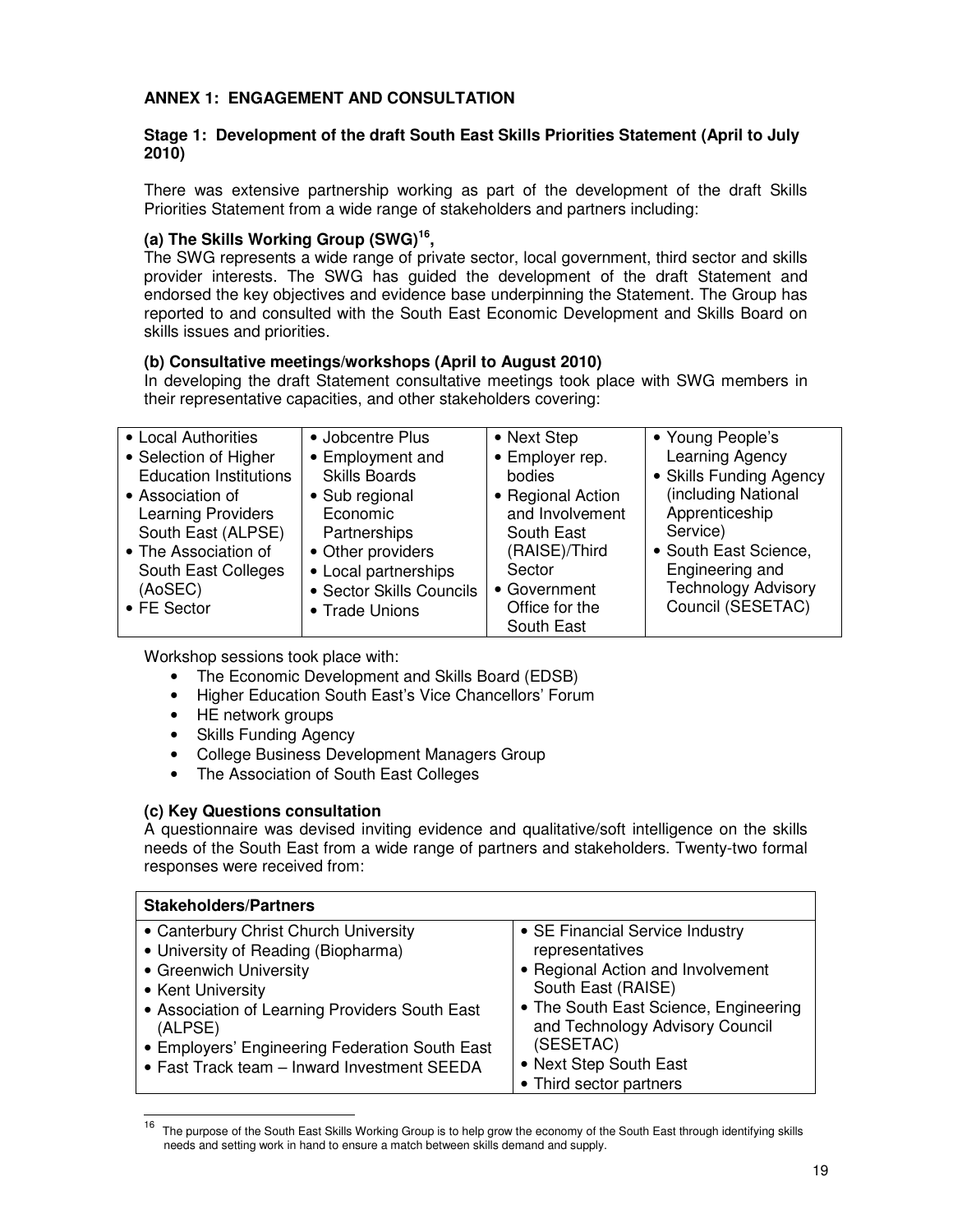| <b>Sector Skills Councils</b>  |                                   |
|--------------------------------|-----------------------------------|
| • Skills for Logistics         | • Skills Active                   |
| $\bullet$ e-Skills             | $\bullet$ Lantra                  |
| • Asset Skills                 | • Summit Skills                   |
| • Construction Skills          | $\bullet$ Cogent                  |
| • Creative and Cultural Skills | • Institute of the Motor Industry |
| $\bullet$ EU Skills            |                                   |

#### **Stage 2: Consultation on the draft South East Skills Priorities Statement (August to September 2010)**

After the initial developmental consultation a wider consultation took place between  $16<sup>th</sup>$  of August and  $17<sup>th</sup>$  of September. The draft statement along with a covering letter inviting comments and detailing the consultation was sent to:

| <b>Businesses and Business</b><br><b>Representative Bodies</b>            | <b>Government and Local</b><br><b>Government Organisations</b>                 | <b>Universities, Colleges</b><br>and Training<br><b>Organisations</b> |  |
|---------------------------------------------------------------------------|--------------------------------------------------------------------------------|-----------------------------------------------------------------------|--|
| • The South East Economic<br>Development and Skills Board<br>(EDSB)       | • Chief Executives and Leaders of<br>the South East England Councils<br>(SEEC) | • Association of South<br>East Colleges<br>(AoSEC)                    |  |
| • South East Employment and<br>Skills Boards (ESB)                        | • Higher Education Funding<br>Council for England (HEFCE)                      | • Association of<br><b>Learning Providers</b>                         |  |
| • South East Economic<br>Partnerships (SEEP)                              | • National Apprenticeship Service<br>(NAS)                                     | South East (ALPSE)<br>• Higher Education                              |  |
| • Sector Skills Councils                                                  | • The Skills Working Group (SWG)<br>including representatives from:            | South East (HESE)                                                     |  |
| • SEEDA Board                                                             | ○ Local Authority                                                              | AoSEC, ALPSE and                                                      |  |
| • Sub regional Economic<br>Partnerships                                   | ○ Skills Funding Agency                                                        | <b>HESE</b> disseminated to                                           |  |
| • Institute of Directors (IoD)                                            | ○ Young People's Learning<br>Agency (YPLA)                                     | their respective<br>networks                                          |  |
| • Confederation of British Industry<br>(CBI)                              | ○ Job Centre Plus                                                              |                                                                       |  |
| • Federation of Small Businesses<br>(FSB)                                 | $\circ$ Government Office for the<br>South East                                |                                                                       |  |
| • South East Business (SEEBUS)                                            | • Regional Action and Involvement<br>South East (RAISE)                        |                                                                       |  |
| • National Skills Academies (NSAs)<br>• Financial Services Sector - South | • Third sector partners                                                        |                                                                       |  |
| East Forum                                                                | • Partnership for Urban South<br>Hampshire                                     |                                                                       |  |
|                                                                           | • The South East Diamonds for<br><b>Investment and Growth Network</b>          |                                                                       |  |

The Skills Funding Agency made inputs on the Statement to provider network meetings across the region and the Statement was presented to the South East England Councils Executive in September.

#### **Response to feedback from the August to September 2010 Consultation**

Responses were received from a range stakeholders including Local Authorities, Sector Skills Councils, Universities, Third Sector organisations and Further Education networks. Consultation responses will be reflected in the final version of the Statement.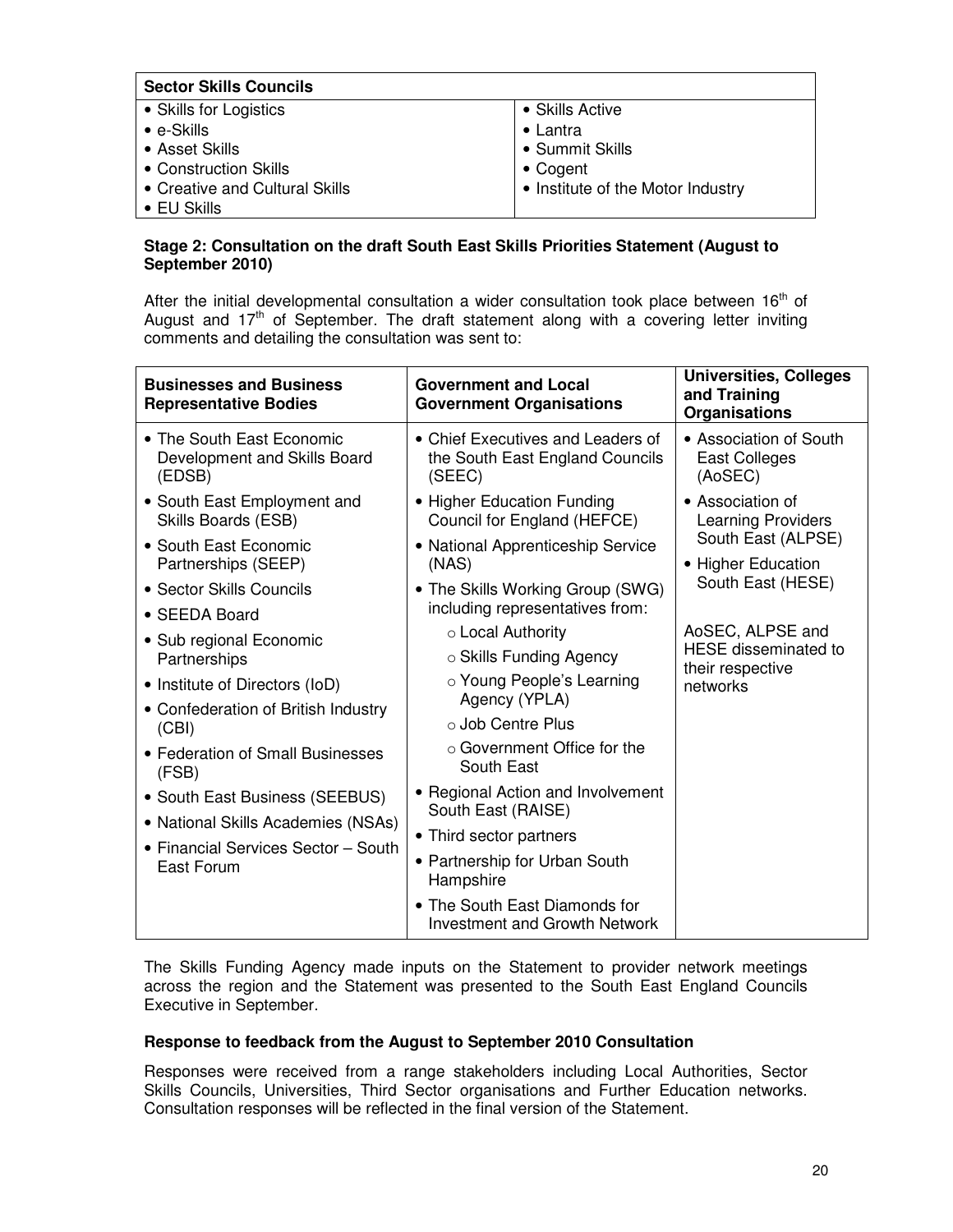#### **ANNEX 2: LOCAL AREA EMPLOYMENT AND SKILLS SUMMARIES**

 Some indicators below have been colour coded according to their position relative to the regional average. Because of statistical confidence levels associated with much of this data, results should be treated with caution.

#### **KENT AND MEDWAY**

|                                                                               | <b>KENT</b> | <b>MEDWAY</b> |
|-------------------------------------------------------------------------------|-------------|---------------|
| Area $(km^2)^{17}$                                                            | 3,544       | 192           |
| Total Population ('000) <sup>16</sup>                                         | 1,407       | 254           |
| Economic Activity Rate (%) <sup>b18</sup>                                     | 81.4        | 80.2          |
| Economic Inactivity Rate (%) <sup>17</sup>                                    | 18.6        | 19.8          |
| Self Employment (%) <sup>1</sup>                                              | 10.7        | 7.4           |
| Unemployment (No) <sup>17</sup>                                               | 43,900      | 13,500        |
| Unemployment (%) <sup>17</sup>                                                | 6.5         | 10.6          |
| % Working age with no qualifications (%) <sup>19</sup>                        | 11.4        | 9.6           |
| % Working age with at least level 2 (%) <sup>18</sup>                         | 68.9        | 68.1          |
| % Working age with at least level 3 (%) <sup>18</sup>                         | 48.4        | 43.9          |
| % Working age with at least level 4 (%) <sup>18</sup>                         | 27.3        | 24.5          |
| % Employed In Elementary Occupations (%) <sup>17</sup>                        | 11.5        | 13.2          |
| % Employed in Professional/Associate Professional/Mgr Roles (%) <sup>17</sup> | 43.8        | 42.2          |
| Top 5 Sectors (Employment) $(\%)^{\text{c20}}$                                |             |               |
| Health<br>$\bullet$                                                           | 13%         | 14%           |
| Retail<br>$\bullet$                                                           | 13%         | 13%           |
| Education                                                                     | 11%         | 13%           |
| Public admin and other                                                        | 10%         | 9%            |
| Manufacturing                                                                 | 8%          | 10%           |

#### **EMPLOYMENT AND SKILLS CHARACTERISTICS AND PRIORITES**

- Increasing numbers of people trained and educated for knowledge intensive industries
- Improving poor graduate retention levels to help meet the needs of key growth sectors
- Priority sectors around ports and logistics, advanced manufacturing, construction, health and care. Opportunities anticipated in environmental technologies, business and financial sectors, creative industries, tourism and leisure and sustainable construction techniques
- Relatively low skill levels across levels 2 to 4
- Renewable energy which links to offshore wind opportunities (e.g. maintenance skills) around Thanet offshore and the London Array
- Reducing worklessness and economic activity; Thanet has highest skills needs
- Oversupply of lower paid work
- Priorities for Thames Gateway include: environmental technologies, construction, finance, creative industries, advanced manufacturing and logistics. For Ashford, priorities include: employability and enterprise skills, business/financial services, transport, logistics, advanced manufacturing, engineering, ICT, life sciences, creative industries and environmental technologies.

 $17$  Regional Trends 2009<br> $18$  LFS, 2009

<sup>19</sup>

 http://www.thedataservice.org.uk/NR/rdonlyres/AC4DC94B-54F2-4F31-A7FF-E4E08C2210C4/0/TABLESFORWEBAPSsupplementarytablesbrokendownbylocallevelrevised25Aug.xls $^{20}$  ABI, 2008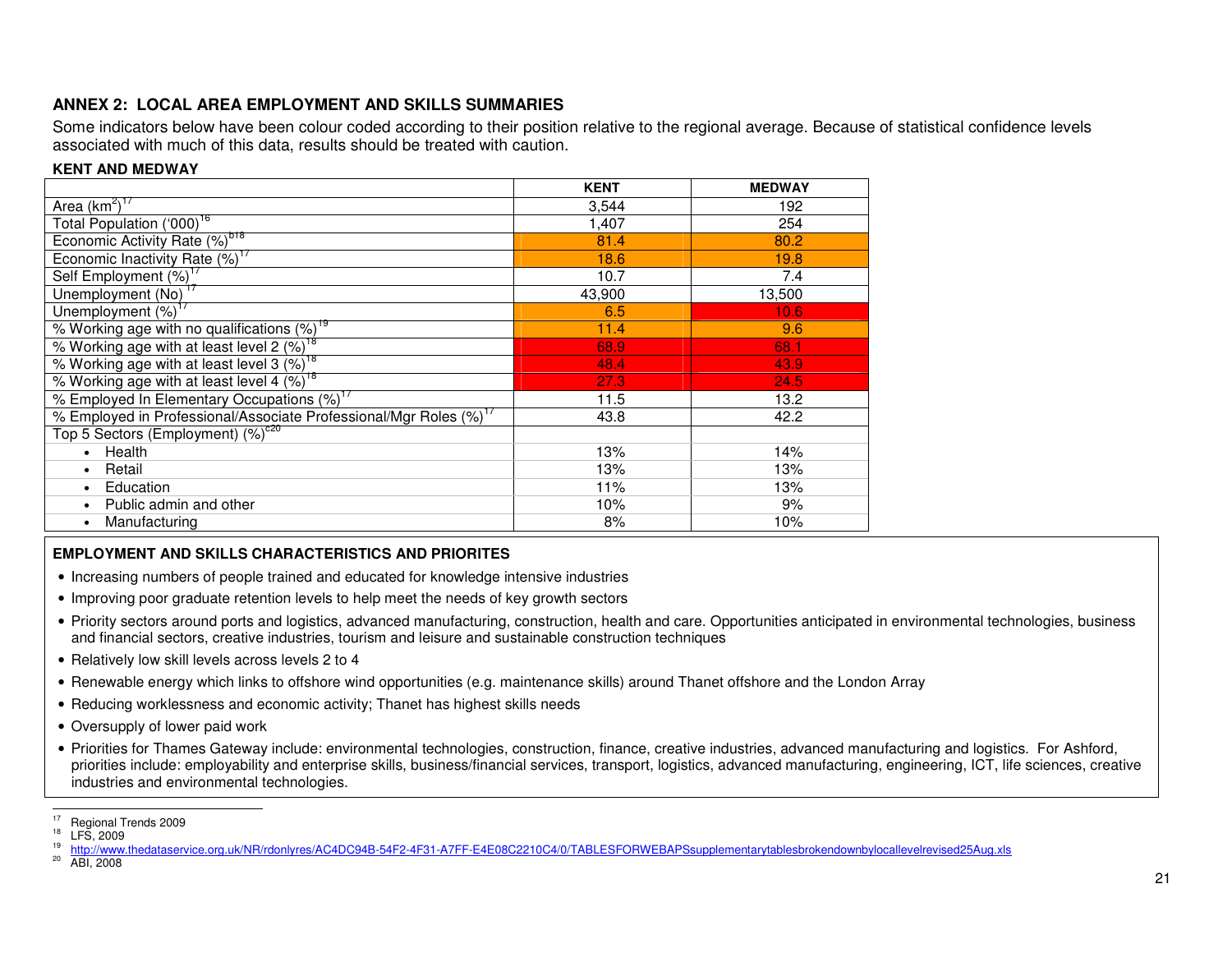#### **SURREY SUSSEX AND BRIGHTON**

**BRIGHTON & HOVE** 

Hove and Sussex coastal strip

• Increasing number of high value added jobs

• Lack of higher level jobs relative to the graduate population. Need higher value added opportunities • NEET numbers and educational attainment remain a concern

in area

|                                                                     | <b>SURREY</b> | <b>BRIGHTON &amp; HOVE</b> | <b>EAST SUSSEX</b> | <b>WEST SUS</b> |
|---------------------------------------------------------------------|---------------|----------------------------|--------------------|-----------------|
| Area (km <sup>2</sup> )                                             | 1,663         | 83                         | 1,709              | 1,991           |
| Total Population ('000)                                             | 1110          | 257                        | 510                | 781             |
| Economic Activity Rate (%)                                          | 82.0          | 78.8                       | 81.7               | 82.8            |
| Economic Inactivity Rate (%)                                        | 18.0          | 21.2                       | 18.3               | 17.2            |
| Self Employment (%)                                                 | 11.8          | 11.3                       | 15.9               | 11.3            |
| Unemployment (No)                                                   | 19,600        | 10,900                     | 13,900             | 20,500          |
| Unemployment (%)                                                    | 3.5           | 8.0                        | 6.1                | 5.5             |
| % Working age with no qualifications (%)                            | 6.5           | 8.2                        | 9.8                | 9.2             |
| % Working age with at least level 2 (%)                             | 78.6          | 78.9                       | 70.6               | 71.9            |
| % Working age with at least level 3 (%)                             | 62.1          | 63.9                       | 48.9               | 51.1            |
| % Working age with at least level 4 (%)                             | 42.5          | 42.0                       | 28.3               | 31.8            |
| % Employed In Elementary Occupations (%)                            | 6.6           | 9.8                        | 11.2               | 11.3            |
| % Employed in Professional/<br>Associate Professional/Mgr Roles (%) | 56.6          | 49.8                       | 40.5               | 45.1            |
| Top 5 Sectors (Employment) (%)                                      |               |                            |                    |                 |
| Health<br>$\bullet$                                                 | 11%           | 14%                        | 18%                | 12%             |
| Retail<br>$\bullet$                                                 | 10%           | 11%                        |                    | 12%             |
| Education<br>$\bullet$                                              | 10%           | 12%                        | 11%                | 9%              |
| Public admin and other<br>$\bullet$                                 |               | 10%                        | 11%                | 9%              |
| Business, admin and support services                                | 9%            | 10%                        | 5%                 |                 |
| Professional Scientific and technical                               | 11%           |                            | 5%                 |                 |

| <b>SURREY</b> | <b>BRIGHTON &amp; HOVE</b> | <b>EAST SUSSEX</b> | <b>WEST SUSSEX</b> |
|---------------|----------------------------|--------------------|--------------------|
| 1,663         | 83                         | 1,709              | 1,991              |
| 1110          | 257                        | 510                | 781                |
| 82.0          | 78.8                       | 81.7               | 82.8               |
| 18.0          | 21.2                       | 18.3               | 17.2               |
| 11.8          | 11.3                       | 15.9               | 11.3               |
| 19,600        | 10,900                     | 13,900             | 20,500             |
| 3.5           | 8.0                        | 6.1                | 5.5                |
| 6.5           | 8.2                        | 9.8                | 9.2                |
| 78.6          | 78.9                       | 70.6               | 71.9               |
| 62.1          | 63.9                       | 48.9               | 51.1               |
| 42.5          | 42.0                       | 28.3               | 31.8               |
| 6.6           | 9.8                        | 11.2               | 11.3               |
| 56.6          | 49.8                       | 40.5               | 45.1               |
|               |                            |                    |                    |
| 11%           | 14%                        | 18%                | 12%                |
| 10%           | 11%                        |                    | 12%                |
| 10%           | 12%                        | 11%                | 9%                 |
|               | 10%                        | 11%                | 9%                 |
| 9%            | 10%                        | 5%                 |                    |
| 11%           |                            | 5%                 |                    |

#### **EMPLOYMENT AND SKILLS CHARACTERISTICS AND PRIORITES**

#### **SURREY**

- High skill levels overall, many related to knowledge-based industries
- Strong influence of London, high volumes of commuters, some outsourcing from London
- Skills to support economic strength areas e.g. Guildford in research and development, creative skills and pharmaceuticals
- Needs of lower skilled and workless people need to be accounted for
- High levels of NEET in parts of urban Surrey
- Key sectors include IT, pharma, multi-media creative industries and finance and business services, especially in Guildford
- Need to support entry level training for low skilled jobs, e.g. retail and leisure
- Demand expected from town centre redevelopments including Redhill and Woking
- Key developments include McLaren establishing a new production facility near Woking

#### • Creative and digital media in Brighton and **EAST SUSSEX** • Soft skills lacking, e.g. customer service, communication

- Lack of understanding about the offer
- Commitment to training is poor by national standards
- Need to address low skills base and create more pathways up to and into HE
- Creating a more enterprising and entrepreneurial culture
- Responding to low business start-ups

#### **WEST SUSSEX**

- Progression from level 2 to level 3 and beyond in Crawley and the Gatwick Diamond
- Enterprise and SME support in Gatwick Diamond and coastal towns
- Level 3 and level 4 technical skills in the Gatwick Diamond
- Modest knowledge based economy
- Polarised skills base
- Low skills and aspirations, particularly in 25 to 50 age group
- Interested in developing sustainable construction technologies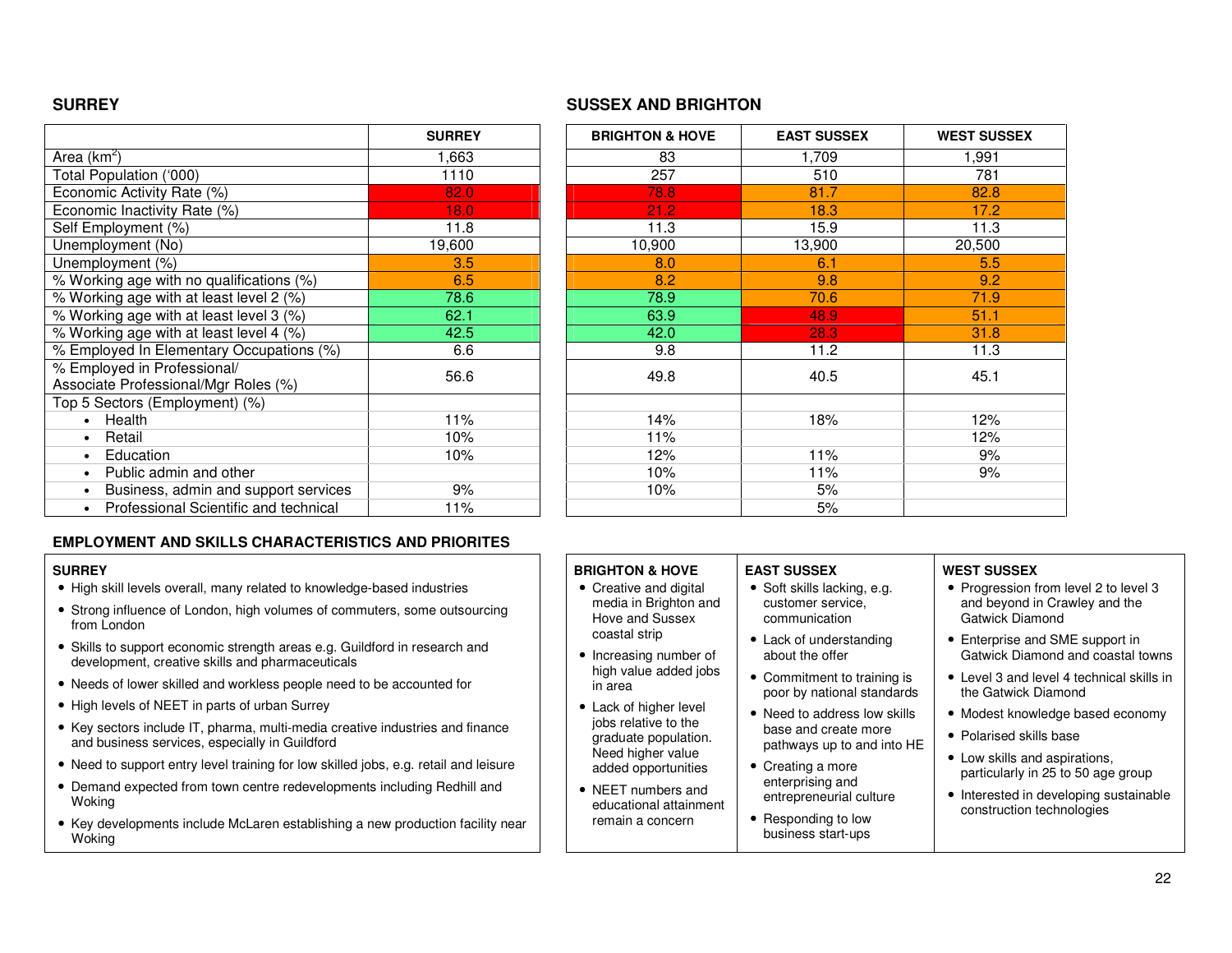#### **HAMPSHIRE, PORTSMOUTH, SOUTHAMPTON AND ISLE OF WIGHT**

|                                                                 | <b>HAMPSHIRE</b> | <b>PORTSMOUTH</b> | <b>SOUTHAMPTON</b> | <b>ISLE OF WIGHT</b> |
|-----------------------------------------------------------------|------------------|-------------------|--------------------|----------------------|
| Area $(km^2)$                                                   | 3,679            | 40                | 50                 | 380                  |
| Total Population ('000)                                         | ,286             | 200               | 235                | 140                  |
| Economic Activity Rate (%)                                      | 84.9             | 77.9              | 77.9               | 75.7                 |
| Economic Inactivity Rate (%)                                    | 15.7             | 22.1              | 22.1               | 24.3                 |
| Self Employment (%)                                             | 9.0              | 7.2               | 7.1                | 10.9                 |
| Unemployment (No)                                               | 32,800           | 8,100             | 8,800              | 4,800                |
| Unemployment (%)                                                | 5.1              | 7.9               | 7.0                | 8.2                  |
| % Working age with no qualifications (%)                        | 7.7              | 11.7              | 10.1               | 9.6                  |
| % Working age with at least level 2 (%)                         | 74.0             | 70.4              | 68.7               | 70.6                 |
| % Working age with at least level 3 (%)                         | 52.4             | 50.7              | 50.3               | 48.7                 |
| % Working age with at least level 4 (%)                         | 32.8             | 27.5              | 28.5               | 25.1                 |
| % Employed In Elementary Occupations (%)                        | 11.1             | 13.2              | 9.5                | 13.1                 |
| % Employed in Professional/Associate Professional/Mgr Roles (%) | 46.4             | 44.0              | 44.3               | 38.2                 |
| Top 5 Sectors (Employment) (%)                                  |                  |                   |                    |                      |
| Health                                                          | 10%              | 15%               | 16%                | 16%                  |
| Retail                                                          | 11%              | 11%               | 11%                | 13%                  |
| Public admin and other                                          | 10%              | 14%               | 9%                 | 12%                  |
| Education                                                       |                  | 9%                | 12%                | 11%                  |
| Manufacturing                                                   | 10%              | 10%               |                    |                      |
| Business, admin and support services                            | 9%               |                   | 11%                |                      |

#### **EMPLOYMENT AND SKILLS CHARACTERISTICS AND PRIORITES(HAMPSHIRE AND ISLE OF WIGHT)**

- Deprivation remains a concern in South Hampshire; unemployment black spots on the Isle of Wight and in some wards in Southampton and Portsmouth
- Aerospace opportunities in North Hampshire
- Strong tourism base and marine skills base in South Hampshire and the Isle of Wight
- Environmental technology skills including offshore wind seen as an opportunity for the area (IoW, PUSH area and Hampshire) and spin offs
- Low skills base, basic skills needs, lack of high skills opportunities
- Management and leadership skills lower than the South East average
- Surplus of graduates looking for relevant employment, but need to improve skills at levels 2-4
- Keen to develop low carbon economy in South Hampshire; potential development of Whitehill and Bordon ecotown
- Key developments include: Vestas building their R&D capacity on the Isle of Wight; development of 47.5 hectares of employment land at Hartland Park in Farnborough; construction of 168 homes beginning at Woolston Riverside in Southampton; wind farm construction scheduled for the Isle of Wight in 2013

#### **EMPLOYMENT AND SKILLS CHARACTERISTICS AND PRIORITES(PARTNERSHIP FOR URBAN SOUTH HAMPSHIRE – PUSH AREA)**

- Establishing a significant advanced manufacturing and engineering training function
- Establishing an employer led Apprenticeship Training Agency with a focus on SMEs and priority sectors
- Strengthening local business partnerships between employers, HEIs, FE and schools, focused on priority sectors
- Extending Skills Development Zone beyond Southampton
- Promoting graduate retention with a stronger emphasis on internships, work placements and curriculum reform
- Aligning the single work programme to provide routeways to employment for those not engaged in the labour market
- Creating opportunities for residents to access jobs in sectors underpinning employment growth, such as business services, health and care, retail and the visitor economy
- The PUSH area has identified strengths in advayenced manufacturing, marine, environmental technologies and transport and logistics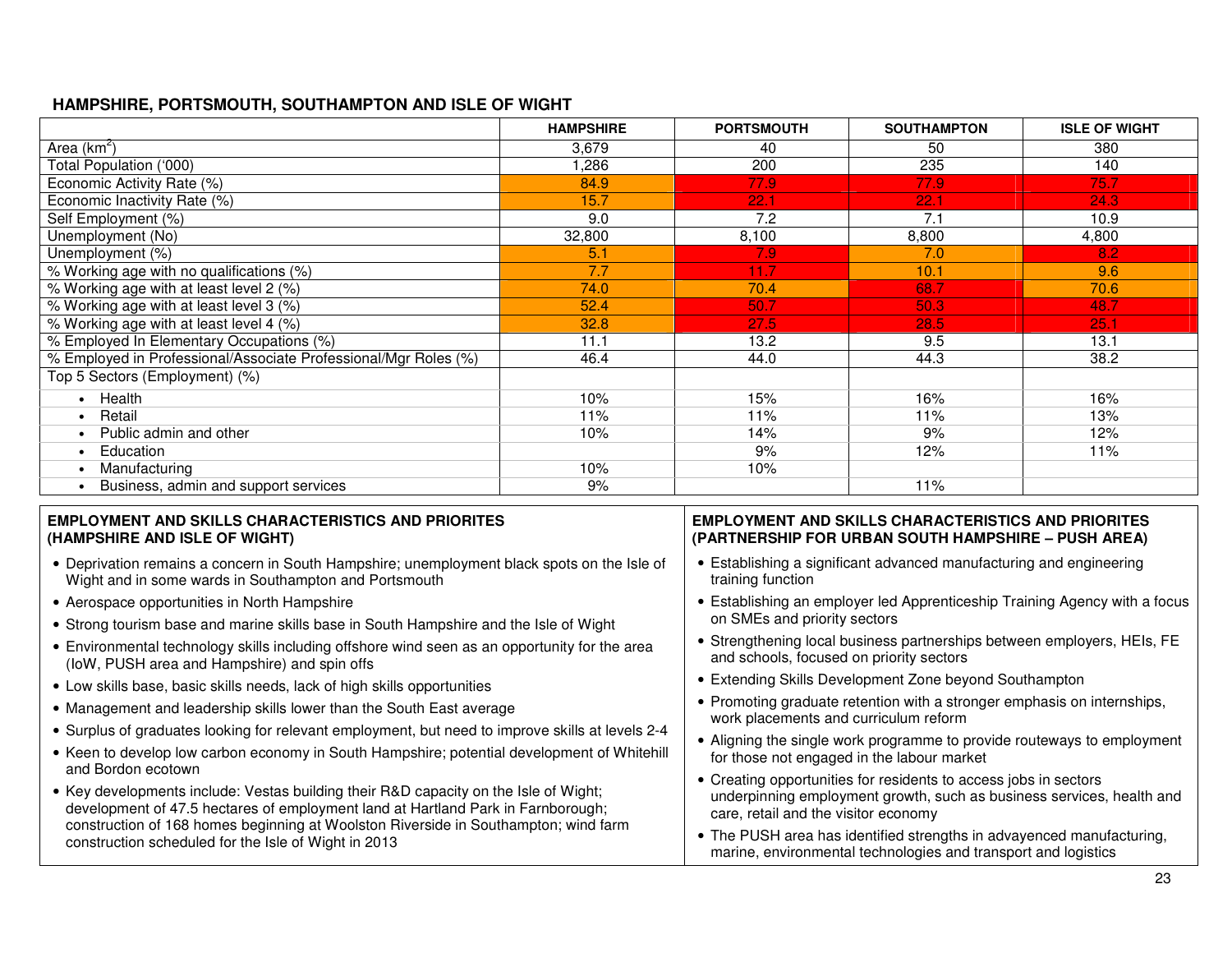#### **BERKSHIRE**

|                                          | <b>BRACKNELL</b> | <b>READING</b> | <b>SLOUGH</b> | <b>WEST BERKSHIRE</b> | <b>WINDSOR AND</b><br><b>MAIDENHEAD</b> | <b>WOKINGHAM</b> |
|------------------------------------------|------------------|----------------|---------------|-----------------------|-----------------------------------------|------------------|
| Area $(km^2)$                            | 109              | 40             | 33            | 704                   | 197                                     | 179              |
| Total Population ('000)                  | 115              | 146            | 121           | 153                   | 143                                     | 159              |
| Economic Activity Rate (%)               | 85.6             | 82.6           | 78.3          | 85.9                  | 83.4                                    | 82.8             |
| Economic Inactivity Rate (%)             | 14.4             | 17.4           | 21.7          | 14.1                  | 16.6                                    | 17.2             |
| Self Employment (%)                      | 9.2              | 6.6            | 7.6           | 10.5                  | 10.2                                    | 8.4              |
| Unemployment (No)                        | 3,300            | 5,700          | 4,100         | 3,800                 | 3,500                                   | 4,900            |
| Unemployment (%)                         | 5.1              | 7.0            | 6.7           | 4.6                   | 4.8                                     | 5.8              |
| % Working age with no qualifications (%) | 6.0              | 9.8            | 10.2          | 5.5                   | 6.7                                     | 5.0              |
| % Working age with at least level 2 (%)  | 75.0             | 67.9           | 67.1          | 77.7                  | 77.3                                    | 82.5             |
| % Working age with at least level 3 (%)  | 55.9             | 51.6           | 44.5          | 59.8                  | 60.2                                    | 66.9             |
| % Working age with at least level 4 (%)  | 33.3             | 34.7           | 26.4          | 38.6                  | 41.6                                    | 47.2             |
| % Employed In Elementary Occupations (%) | 9.3              | 12.5           | 13.2          | 7.1                   | 6.0                                     | 5.9              |
| % Employed in Professional/              | 47.9             | 49.7           | 42.0          | 50.7                  | 61.6                                    | 62.3             |
| Associate Professional/Mgr Roles (%)     |                  |                |               |                       |                                         |                  |
| Top 5 Sectors (Employment) (%)           |                  |                |               |                       |                                         |                  |
| <b>ICT</b>                               | 11%              | 11%            | 10%           | 13%                   | 10%                                     | 16%              |
| Professional Scientific and technical    | 18%              |                | 8%            | 9%                    | 12%                                     | 11%              |
| Retail                                   | 9%               | 11%            |               | 9%                    | 10%                                     |                  |
| Business, admin and support services     | 8%               | 10%            | 12%           |                       |                                         | 9%               |
| Public admin and other                   |                  | 10%            |               | 9%                    | 9%                                      | 8%               |
| Manufacturing                            |                  |                | 12%           | 12%                   |                                         |                  |
| Education                                |                  |                |               |                       | 9%                                      | 16%              |

#### **EMPLOYMENT AND SKILLS CHARACTERISTICS AND PRIORITES**

- Potential flatness in growth of skills concern that a 'glass ceiling' has been reached
- ICT skills for hard programming and sales and marketing skills
- More progression opportunities to level 3 and 4
- More employer engagement with the education and skills system (and link to improving Apprenticeship and internship offers)
- Increase labour market participation (Reading Diamond)
- Reading strong demand for financial and professional services and ICT
- Unemployment is a particular issue for Slough
- Lack of HE provision in Slough; need to increase proportion with qualifications at levels 2 to 4
- Key developments include: Crossrail project; business park developments in Slough Trading Estate; redevelopment of Reading Station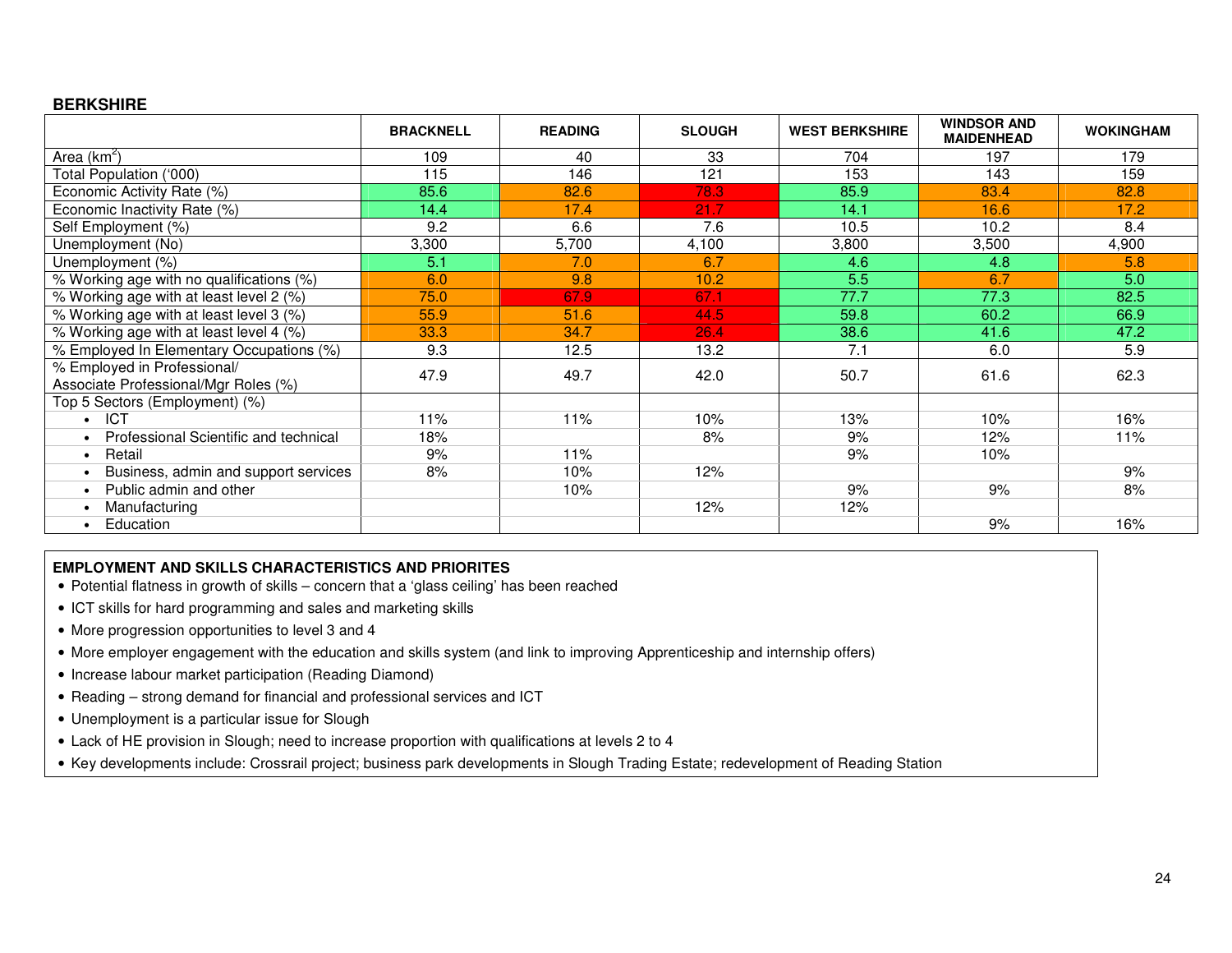## **MILTON KEYNES, OXFORDSHIRE AND BUCKINGHAMSHIRE**

|                                                                 | <b>MILTON KEYNES</b> | <b>OXFORDSHIRE</b> | <b>BUCKINGHAMSHIRE</b> |
|-----------------------------------------------------------------|----------------------|--------------------|------------------------|
| Area $(km^2)$                                                   | 309                  | 2,605              | 1,565                  |
| Total Population ('000)                                         | 232                  | 640                | 493                    |
| Economic Activity Rate (%)                                      | 83.7                 | 82.9               | 83.9                   |
| Economic Inactivity Rate (%)                                    | 16.3                 | 17.1               | 16.1                   |
| Self Employment (%)                                             | 6.1                  | 10.2               | 14.7                   |
| Unemployment (No)                                               | 9,600                | 16,400             | 11,700                 |
| Unemployment (%)                                                | 7.6                  | 5.0                | 4.7                    |
| % Working age with no qualifications (%)                        | 9.7                  | 5.0                | 8.7                    |
| % Working age with at least level 2 (%)                         | 69.3                 | 76.1               | 71.9                   |
| % Working age with at least level 3 (%)                         | 49.2                 | 60.3               | 52.8                   |
| % Working age with at least level 4 (%)                         | 31.7                 | 38.6               | 35.6                   |
| % Employed In Elementary Occupations (%)                        | 12.2                 | 9.5                | 6.4                    |
| % Employed in Professional/Associate Professional/Mgr Roles (%) | 46.6                 | 50.0               | 53.1                   |
| Top 5 Sectors (Employment) (%)                                  |                      |                    |                        |
| Retail<br>$\bullet$                                             | 12%                  | 10%                | 10%                    |
| Professional Scientific and technical                           | 10%                  | 10%                | 9%                     |
| Education<br>$\bullet$                                          | 8%                   | 14%                | 9%                     |
| Public admin and other                                          |                      | 10%                | 10%                    |
| Health<br>$\bullet$                                             |                      | 11%                | 11%                    |
| Business, admin and support services                            | 9%                   |                    |                        |

#### **EMPLOYMENT AND SKILLS CHARACTERISTICS AND PRIORITES**

| <b>MILTON KEYNES</b><br>• Qualifications lag behind statistical neighbours and are lower than<br>needed for a growing knowledge economy                                                                                                                           | <b>OXFORDSHIRE</b><br>• Science and technology skills in the south of the county especially technician level, including<br>Space industry atomic energy research at and around Harwell                                                                                           |  |
|-------------------------------------------------------------------------------------------------------------------------------------------------------------------------------------------------------------------------------------------------------------------|----------------------------------------------------------------------------------------------------------------------------------------------------------------------------------------------------------------------------------------------------------------------------------|--|
| • More graduate level jobs                                                                                                                                                                                                                                        | • Redirect public expenditure towards strategic business sectors with a propensity for high growth                                                                                                                                                                               |  |
| • Network Rail creating 3000 jobs                                                                                                                                                                                                                                 | • Issues around soft skills                                                                                                                                                                                                                                                      |  |
| • Logistics Apprenticeships associated with MKSM                                                                                                                                                                                                                  | • Commercial opportunities for graduates                                                                                                                                                                                                                                         |  |
| • Low carbon opportunities - low carbon "live and work" ambition: linked<br>to Smart Grid, low carbon living, work skills                                                                                                                                         | • Improved aspirations with appropriate guidance for young people<br>• Bicester ecotown development potential                                                                                                                                                                    |  |
| • Knowledge based industries (creative/digital, advanced engineering,<br>sustainable construction, high end logistics, financial services)<br>• Regeneration challenges in some parts of the city                                                                 | <b>BUCKINGHAMSHIRE</b><br>• Enterprise skills – aim to be the entrepreneurial heart of England, especially supporting business<br>start up and immature companies, including increasing employment.<br>• Some evidence of a shortage of intermediary and technician level skills |  |
| • Opportunities for young people (partly linked to unemployment/NEET<br>levels) with stronger progression pathways<br>• MKSM sector priorities are logistics, creative industries, motor<br>sport/high performance engineering and sustainable construction/built |                                                                                                                                                                                                                                                                                  |  |
|                                                                                                                                                                                                                                                                   | • Skill gaps in sales, technical, admin services, sales and marketing; most pronounced in<br>Wycombe                                                                                                                                                                             |  |
| environment                                                                                                                                                                                                                                                       | • Need for graduate level employment opportunities to attract graduates back to the county                                                                                                                                                                                       |  |
|                                                                                                                                                                                                                                                                   | • Young people to have better awareness of tomorrow's jobs through improved advice                                                                                                                                                                                               |  |